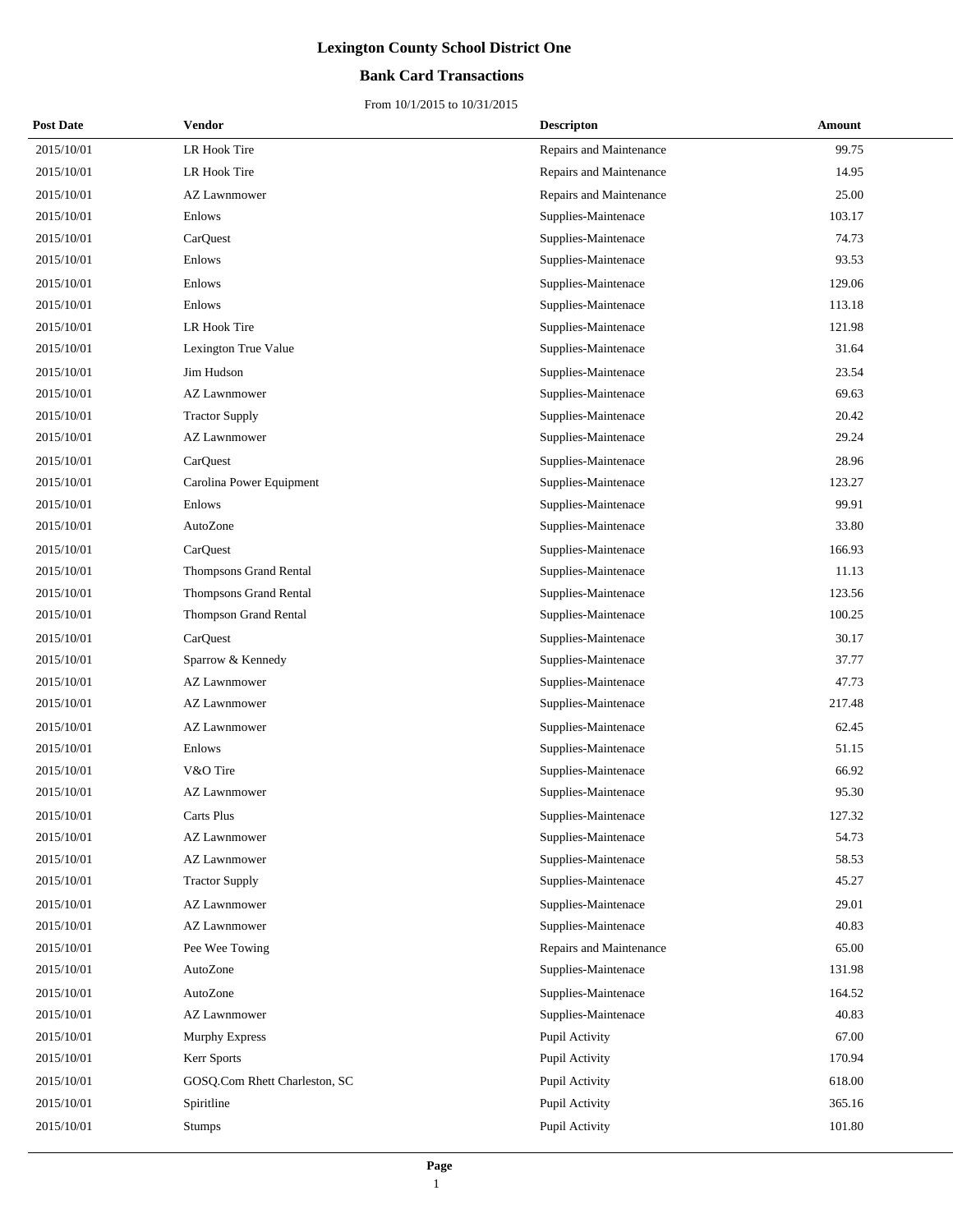### **Bank Card Transactions**

| <b>Post Date</b> | Vendor                      | <b>Descripton</b>    | <b>Amount</b> |
|------------------|-----------------------------|----------------------|---------------|
| 2015/10/02       | Walmart                     | Supplies             | 51.10         |
| 2015/10/02       | Amazon                      | Supplies             | 38.94         |
| 2015/10/02       | <b>EPS</b>                  | Supplies             | 39.75         |
| 2015/10/02       | <b>AMAZON</b>               | Supplies             | 48.00         |
| 2015/10/02       | OFFICE DEPOT                | Supplies             | 39.41         |
| 2015/10/02       | GBC                         | Supplies             | 133.96        |
| 2015/10/02       | lexington MPO               | Supplies             | 21.00         |
| 2015/10/02       | <b>WALMART</b>              | Supplies             | 33.26         |
| 2015/10/02       | <b>LEXINGTON MPO</b>        | Supplies             | 49.00         |
| 2015/10/02       | OFFICE DEPOT                | Supplies             | 73.09         |
| 2015/10/02       | DOLLAR GENERAL              | Supplies             | 13.91         |
| 2015/10/02       | Amazon                      | Supplies             | 36.42         |
| 2015/10/02       | Monoprice                   | Supplies             | 252.18        |
| 2015/10/02       | Walmart                     | Supplies             | 24.01         |
| 2015/10/02       | Dollartree                  | Supplies             | 325.07        |
| 2015/10/02       | Oriental Trading            | Supplies             | 94.11         |
| 2015/10/02       | Walmart                     | Supplies             | 56.07         |
| 2015/10/02       | Walmart                     | Supplies             | 6.08          |
| 2015/10/02       | Discount CredCard Supply    | Supplies             | 124.97        |
| 2015/10/02       | Evenbrite.com               | Travel               | 53.74         |
| 2015/10/02       | Wal-Mart                    | Supplies             | 43.73         |
| 2015/10/02       | MBM                         | Supplies             | 167.39        |
| 2015/10/02       | Walgreen's                  | Supplies             | 31.00         |
| 2015/10/02       | Amazon                      | Supplies             | 29.56         |
| 2015/10/02       | Amazon                      | Supplies             | 27.36         |
| 2015/10/02       | Amazon                      | Supplies             | $-34.48$      |
| 2015/10/02       | Digital Office              | Supplies             | 126.47        |
| 2015/10/02       | Amazon                      | Supplies             | 131.89        |
| 2015/10/02       | Amazon                      | Supplies             | 59.28         |
| 2015/10/02       | Target                      | Supplies             | 160.23        |
| 2015/10/02       | <b>SHERATON</b>             | Travel               | 464.73        |
| 2015/10/02       | INTERNATIONAL BACCALAUREATE | Travel               | 1,478.00      |
| 2015/10/02       | <b>CAFE' EXPRESS</b>        | Supplies             | 132.95        |
| 2015/10/02       | DEMCO                       | Supplies             | 178.24        |
| 2015/10/02       | <b>FOLLETT</b>              | <b>Library Books</b> | 16.04         |
| 2015/10/02       | Amazon.com                  | Supplies             | 114.40        |
| 2015/10/02       | Amazon.com                  | Supplies             | 3.36          |
| 2015/10/02       | Amazon.com                  | Supplies             | 30.49         |
| 2015/10/02       | Amazon.com                  | Supplies             | 48.26         |
| 2015/10/02       | Paypal                      | Travel               | 250.00        |
| 2015/10/02       | <b>UPSP</b>                 | Supplies             | 196.00        |
| 2015/10/02       | elschools.org               | Supplies             | 159.00        |
| 2015/10/02       | LOWE'S                      | Supplies             | 35.87         |
| 2015/10/02       | Paypal*SCCSS                | Travel               | 125.00        |
| 2015/10/02       | <b>NASN</b>                 | Dues and Fees        | 116.00        |
|                  |                             |                      |               |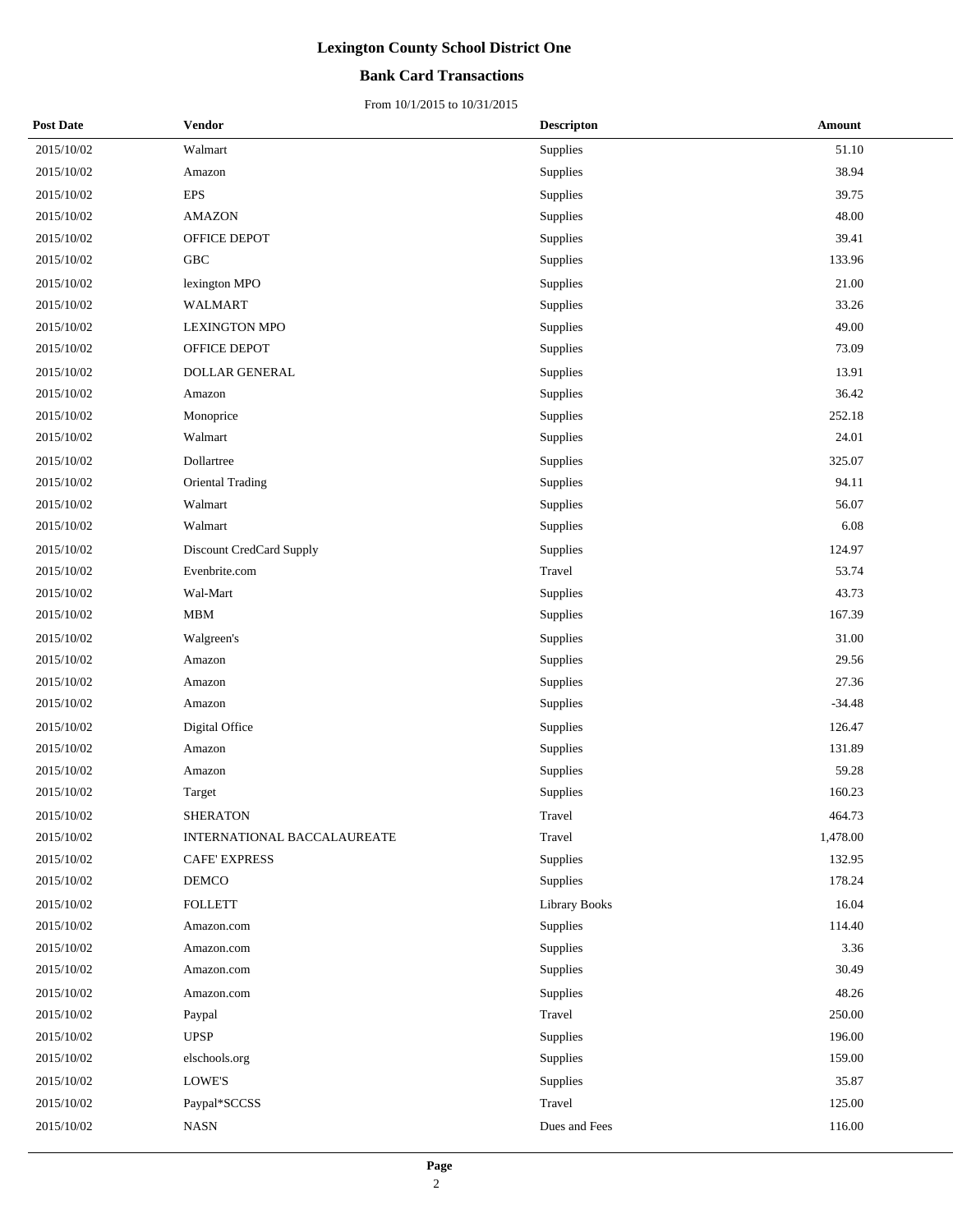### **Bank Card Transactions**

| <b>Post Date</b> | Vendor                       | <b>Descripton</b>          | Amount   |
|------------------|------------------------------|----------------------------|----------|
| 2015/10/02       | NAFME, VA                    | Dues and Fees              | 124.00   |
| 2015/10/02       | MEGA STOP                    | Supplies                   | 41.24    |
| 2015/10/02       | LOWE'S                       | Supplies                   | 90.47    |
| 2015/10/02       | LOWE'S                       | Supplies                   | 11.14    |
| 2015/10/02       | LOWE'S                       | Supplies                   | 12.13    |
| 2015/10/02       | LOWE'S                       | Supplies                   | 9.12     |
| 2015/10/02       | WALMART                      | Supplies                   | 6.38     |
| 2015/10/02       | LOWE'S                       | Supplies                   | 16.22    |
| 2015/10/02       | Ed Smith Lumber              | Supplies                   | 4.24     |
| 2015/10/02       | Murphy Express               | Supplies                   | 30.21    |
| 2015/10/02       | <b>Corner Pantry</b>         | Supplies                   | 51.18    |
| 2015/10/02       | Lowe's                       | Supplies                   | 291.79   |
| 2015/10/02       | Walmart Supercenter          | Supplies                   | 14.36    |
| 2015/10/02       | Murphy Express               | Supplies                   | 22.00    |
| 2015/10/02       | Three Fountains Ace Hardware | Supplies                   | 19.14    |
| 2015/10/02       | Lowe's                       | Supplies                   | 99.85    |
| 2015/10/02       | Murphy Express               | Supplies                   | 59.82    |
| 2015/10/02       | Murphy Express               | Supplies                   | 20.60    |
| 2015/10/02       | Murphy Express               | Supplies                   | 19.93    |
| 2015/10/02       | <b>UPS</b> Store             | Printing and Binding       | 72.23    |
| 2015/10/02       | ${\hbox{\rm SLED}}$          | Other Prof & Tech Service  | 144.00   |
| 2015/10/02       | Office Depot                 | Supplies                   | 146.80   |
| 2015/10/02       | The Sign Shoppe              | Supplies                   | 214.00   |
| 2015/10/02       | Worldwide Equipment          | Supplies                   | 412.12   |
| 2015/10/02       | CarQeust                     | Supplies                   | 9.70     |
| 2015/10/02       | Enlows                       | Supplies                   | 53.38    |
| 2015/10/02       | Lowe's                       | Supplies                   | 11.17    |
| 2015/10/02       | Enlows                       | Supplies                   | 70.30    |
| 2015/10/02       | Enlows                       | Supplies                   | 16.10    |
| 2015/10/02       | Office Depot                 | Supplies                   | 283.77   |
| 2015/10/02       | Enlows                       | Supplies                   | 98.30    |
| 2015/10/02       | Sunoco                       | Supplies                   | 59.00    |
| 2015/10/02       | Enlows                       | Supplies                   | 295.38   |
| 2015/10/02       | Dynamic                      | Supplies                   | 209.48   |
| 2015/10/02       | Enlows                       | Supplies                   | 49.90    |
| 2015/10/02       | Interstate                   | Supplies                   | 157.23   |
| 2015/10/02       | Enlows                       | Supplies                   | 63.88    |
| 2015/10/02       | <b>USPS</b>                  | Supplies                   | 5.75     |
| 2015/10/02       | Sunoco                       | Supplies                   | 50.50    |
| 2015/10/02       | CarQuest                     | Supplies                   | 65.29    |
| 2015/10/02       | Enlows                       | Supplies                   | 149.73   |
| 2015/10/02       | Office Depot                 | <b>Technology Supplies</b> | 51.27    |
| 2015/10/02       | <b>AMAZON</b>                | Supplies                   | 1,301.95 |
| 2015/10/02       | Amazon.com                   | Supplies                   | 119.40   |
| 2015/10/02       | Robotics Edu & Comp Fndn     | Pupil Transportation       | 100.00   |
|                  |                              |                            |          |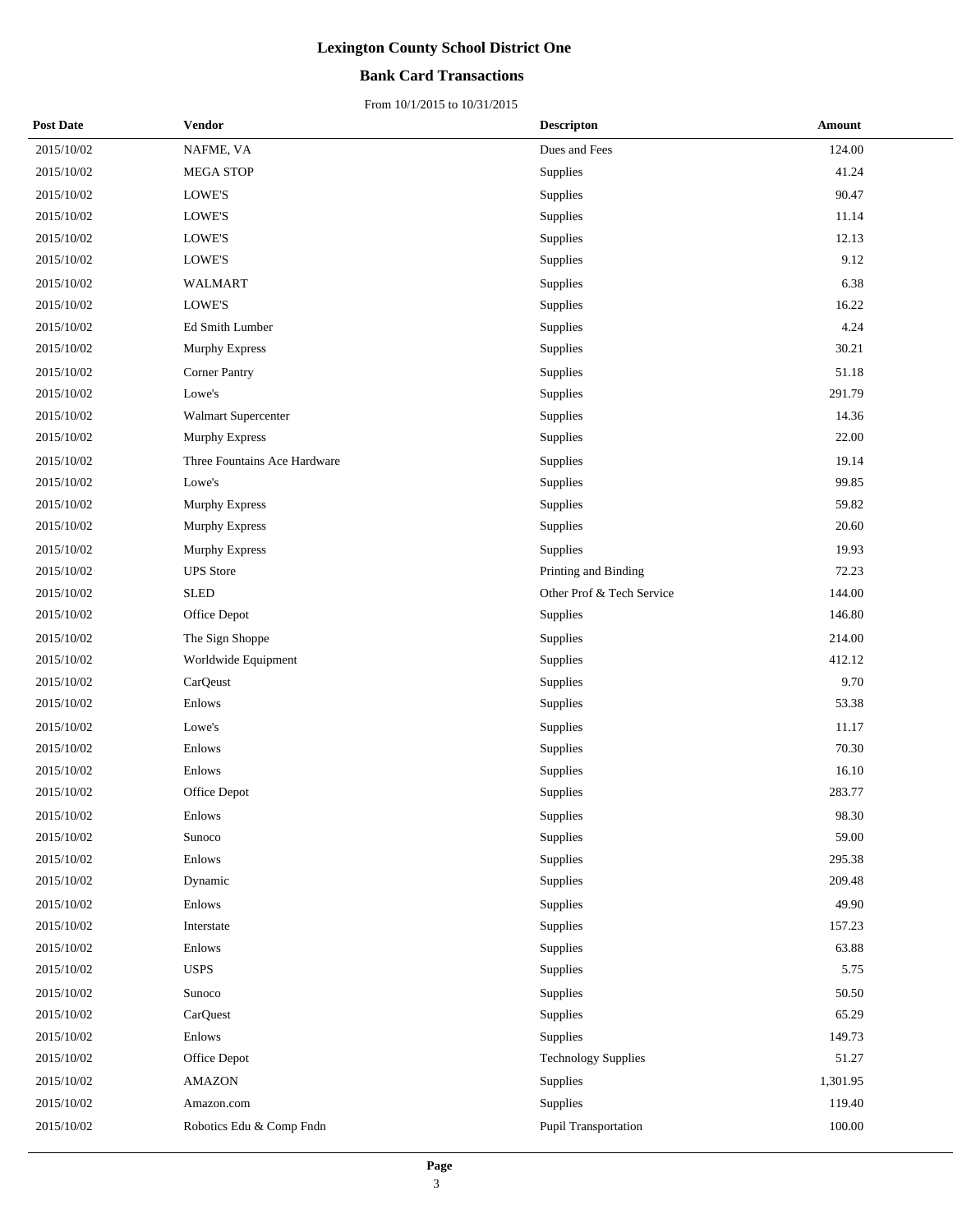### **Bank Card Transactions**

| <b>Post Date</b> | <b>Vendor</b>                   | <b>Descripton</b>         | Amount |
|------------------|---------------------------------|---------------------------|--------|
| 2015/10/02       | MUSIC IS ELEMENTARY             | Pupil Activity            | 180.68 |
| 2015/10/02       | Amazon.com                      | Pupil Activity            | 16.80  |
| 2015/10/02       | Walmart                         | Pupil Activity            | 382.58 |
| 2015/10/02       | Kendal Hunt                     | Pupil Activity            | 106.87 |
| 2015/10/02       | Kendall Hunt                    | Pupil Activity            | 193.20 |
| 2015/10/02       | Perfection Learning Corp.       | Pupil Activity            | 687.32 |
| 2015/10/02       | <b>USPS</b>                     | Pupil Activity            | 169.64 |
| 2015/10/02       | American Legacy Publishing      | Pupil Activity            | 981.75 |
| 2015/10/02       | Amazon.com                      | Pupil Activity            | 209.40 |
| 2015/10/02       | The UPS Store                   | Pupil Activity            | 667.49 |
| 2015/10/02       | Wal Mart                        | Pupil Activity            | 20.82  |
| 2015/10/02       | Walgreens                       | Pupil Activity            | 23.52  |
| 2015/10/02       | Amazon.com                      | Pupil Activity            | 611.84 |
| 2015/10/02       | Amazon.com                      | Pupil Activity            | 50.99  |
| 2015/10/02       | Raptor                          | Pupil Activity            | 200.00 |
| 2015/10/02       | Hobby Lobby                     | Pupil Activity            | 5.38   |
| 2015/10/02       | Adobe Creative Cloud            | Pupil Activity            | 119.88 |
| 2015/10/02       | Target                          | Pupil Activity            | 112.67 |
| 2015/10/02       | Office Depot                    | Pupil Activity            | 49.20  |
| 2015/10/02       | Office Depot                    | Pupil Activity            | 74.26  |
| 2015/10/02       | <b>Staples</b>                  | Pupil Activity            | 16.05  |
| 2015/10/02       | Vernier                         | Pupil Activity            | 118.77 |
| 2015/10/02       | Amazon.com                      | Pupil Activity            | 13.98  |
| 2015/10/02       | The State                       | Pupil Activity            | 92.43  |
| 2015/10/02       | Lowe's                          | Pupil Activity            | 40.18  |
| 2015/10/02       | Amazon                          | Pupil Activity            | 113.22 |
| 2015/10/02       | Amazon                          | Pupil Activity            | 255.04 |
| 2015/10/02       | <b>Sport Decals</b>             | Pupil Activity            | 79.90  |
| 2015/10/02       | Derrick's Service Center        | Pupil Activity            | 19.29  |
| 2015/10/02       | <b>Baden Sports</b>             | Pupil Activity            | 99.99  |
| 2015/10/02       | <b>Ed Smith Lumber</b>          | Pupil Activity            | 29.41  |
| 2015/10/02       | Wal-Mart                        | Pupil Activity            | 113.61 |
| 2015/10/02       | Rivar's                         | Pupil Activity            | 590.64 |
| 2015/10/12       | <b>Super Duper Publications</b> | Supplies                  | 74.86  |
| 2015/10/12       | Dick Blick                      | Supplies                  | 68.19  |
| 2015/10/12       | Amazon                          | Supplies                  | 11.30  |
| 2015/10/12       | Daily Caf??                     | Software Renewal/Agreemen | 69.00  |
| 2015/10/12       | Daily Caf??                     | Software Renewal/Agreemen | 69.00  |
| 2015/10/12       | Daily Caf??                     | Software Renewal/Agreemen | 69.00  |
| 2015/10/12       | Daily Caf??                     | Software Renewal/Agreemen | 69.00  |
| 2015/10/12       | Wal Mart                        | Supplies                  | 25.66  |
| 2015/10/12       | $\mathop{\rm ETSY}\nolimits$    | Supplies                  | 120.00 |
| 2015/10/12       | Plank Road Publishing           | Supplies                  | 314.74 |
| 2015/10/12       | Monoprice Inc.                  | Supplies                  | 12.45  |
| 2015/10/12       | Office Depot                    | Supplies                  | 12.83  |
|                  |                                 |                           |        |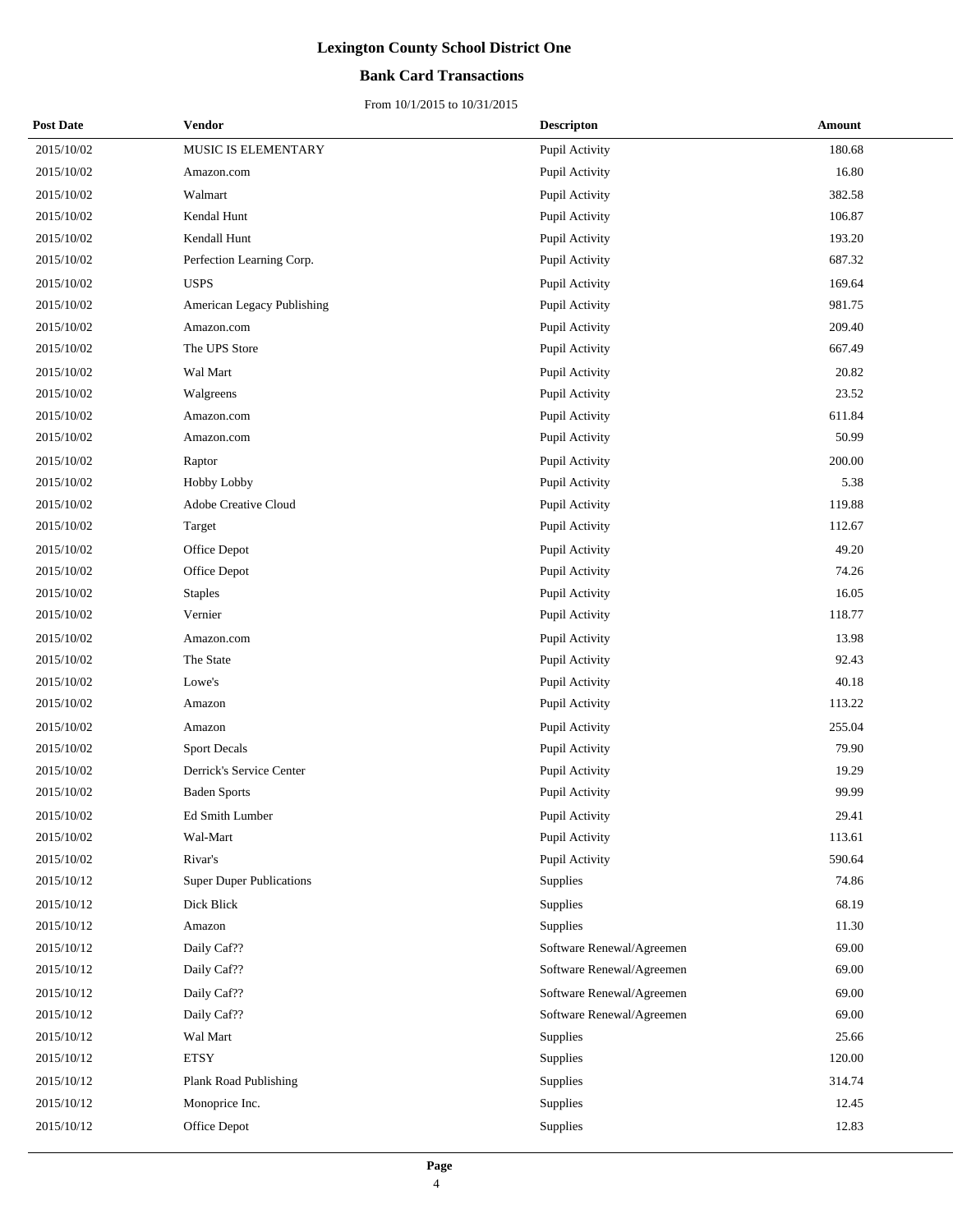### **Bank Card Transactions**

| <b>Post Date</b> | Vendor                         | <b>Descripton</b>         | Amount |
|------------------|--------------------------------|---------------------------|--------|
| 2015/10/12       | Office Depot                   | Supplies                  | 114.43 |
| 2015/10/12       | Office Depot                   | Supplies                  | 33.15  |
| 2015/10/12       | Parkers                        | Supplies                  | 16.05  |
| 2015/10/12       | <b>Successful Innovations</b>  | Supplies                  | 94.50  |
| 2015/10/12       | Walmart.Com                    | Supplies                  | 44.91  |
| 2015/10/12       | Office Depot                   | Supplies                  | 112.35 |
| 2015/10/12       | Amazon.Com                     | Supplies                  | 79.00  |
| 2015/10/12       | DoubleTree Inn                 | Travel                    | 423.52 |
| 2015/10/12       | GBES - Green Building Educatio | Software Renewal/Agreemen | 324.00 |
| 2015/10/12       | Ed Smith Lumber                | Supplies                  | 5.62   |
| 2015/10/12       | <b>NAFME</b>                   | Pupil Transportation      | 124.00 |
| 2015/10/12       | Another Printer                | Printing and Binding      | 128.03 |
| 2015/10/12       | Overnight Prints               | Printing and Binding      | 235.15 |
| 2015/10/12       | Presentation Systems           | Supplies                  | 348.77 |
| 2015/10/12       | McAdams Instrument             | Repairs and Maintenance   | 110.07 |
| 2015/10/12       | Walgreens                      | Supplies                  | 38.65  |
| 2015/10/12       | Office Depot                   | Supplies                  | 74.33  |
| 2015/10/12       | Pine Press Printing            | Supplies                  | 64.71  |
| 2015/10/12       | Positive Promotions            | Supplies                  | 133.40 |
| 2015/10/12       | Dollar Tree                    | Supplies                  | 14.00  |
| 2015/10/12       | Walmart                        | Supplies                  | 63.33  |
| 2015/10/12       | Walmart                        | Supplies                  | 47.55  |
| 2015/10/12       | elschools.org                  | Supplies                  | 172.50 |
| 2015/10/12       | <b>USPO</b>                    | Supplies                  | 56.81  |
| 2015/10/12       | Amazon                         | Supplies                  | 29.97  |
| 2015/10/12       | Office Depot                   | Supplies                  | 188.30 |
| 2015/10/12       | <b>Lexington Printing</b>      | Supplies                  | 127.33 |
| 2015/10/12       | <b>Corrugates Containers</b>   | Supplies-Maintenace       | 256.80 |
| 2015/10/12       | Murphy's Express               | Supplies-Maintenace       | 34.21  |
| 2015/10/12       | Derrick's Service Center       | Supplies                  | 107.27 |
| 2015/10/12       | Home Depot                     | Supplies                  | 4.90   |
| 2015/10/12       | Derrick's Service Center       | Supplies                  | 80.00  |
| 2015/10/12       | Ed Smith Lumber                | Supplies                  | 8.81   |
| 2015/10/12       | Amazon                         | Supplies                  | 51.82  |
| 2015/10/12       | Lowe's                         | Supplies                  | 32.65  |
| 2015/10/12       | Quick Serve                    | Supplies                  | 30.03  |
| 2015/10/12       | Murphy's Express               | Supplies                  | 49.63  |
| 2015/10/12       | Smith & Jones Janitorial       | Supplies                  | 38.52  |
| 2015/10/12       | Lowe's                         | Supplies                  | 12.84  |
| 2015/10/12       | Lowe's                         | Supplies                  | 13.87  |
| 2015/10/12       | Grainger                       | Supplies                  | 69.48  |
| 2015/10/12       | <b>US</b> Foods                | Supplies                  | 44.80  |
| 2015/10/12       | Lowe's                         | Supplies                  | 64.88  |
| 2015/10/12       | Lowe's                         | Supplies                  | 12.84  |
| 2015/10/12       | Murphy Express                 | Supplies                  | 54.49  |
|                  |                                |                           |        |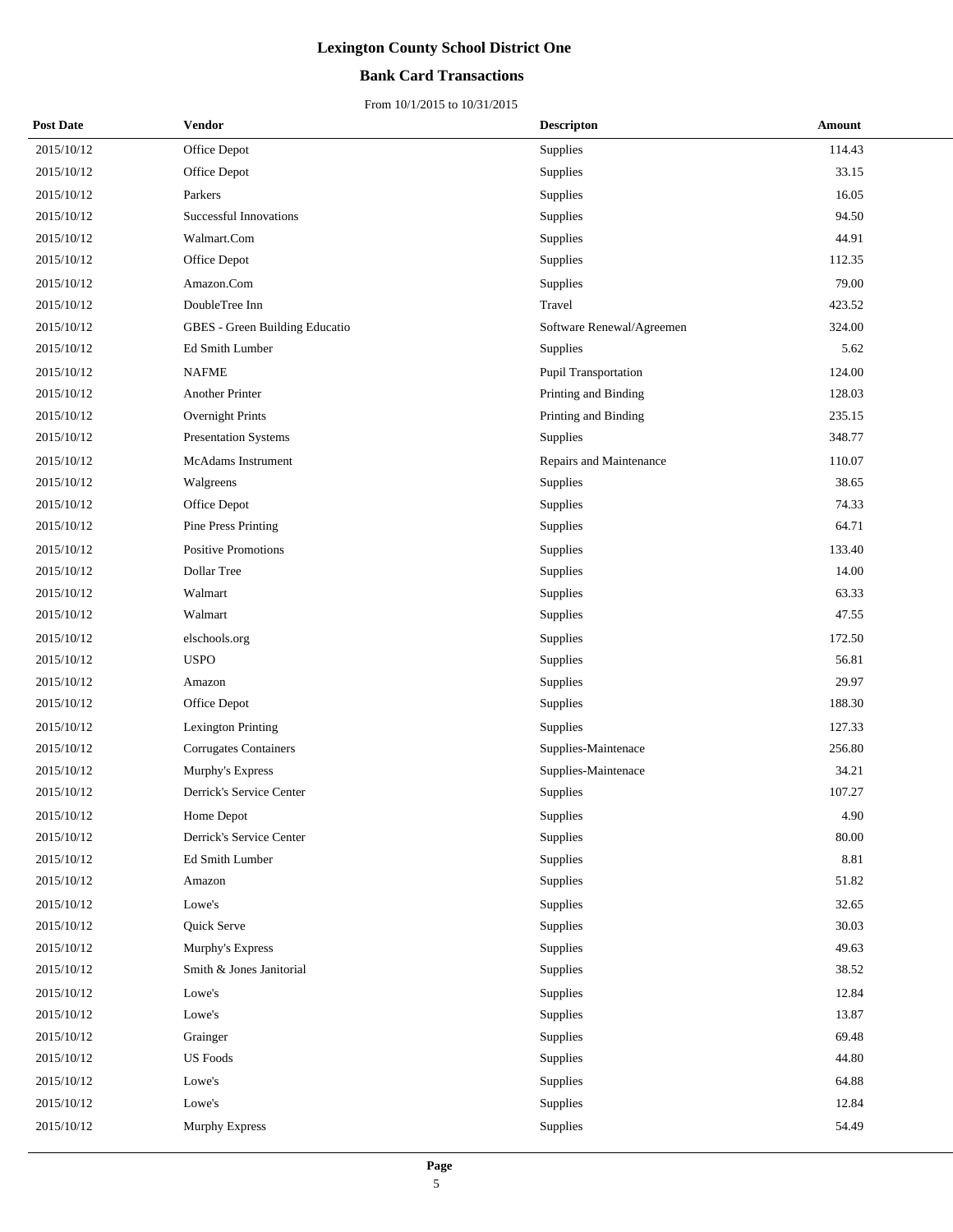### **Bank Card Transactions**

| <b>Post Date</b> | Vendor                   | <b>Descripton</b>          | Amount   |
|------------------|--------------------------|----------------------------|----------|
| 2015/10/12       | Vacuum Shop              | Supplies                   | 34.13    |
| 2015/10/12       | Lowe's                   | Supplies                   | 68.02    |
| 2015/10/12       | Ed Smith Lumber          | Supplies                   | 20.72    |
| 2015/10/12       | Ed Smith Lumber          | Supplies                   | 22.83    |
| 2015/10/12       | Derrick's Service Center | Supplies                   | 50.50    |
| 2015/10/12       | Derrick's Service Center | Supplies                   | 24.00    |
| 2015/10/12       | Pitt Stop                | Supplies                   | 35.25    |
| 2015/10/12       | Walmart                  | Supplies                   | 16.99    |
| 2015/10/12       | Pitt Stop                | Supplies                   | 38.28    |
| 2015/10/12       | Pitt Stop                | Supplies                   | 36.75    |
| 2015/10/12       | Lowes                    | Supplies                   | 19.62    |
| 2015/10/12       | Pitt Stop Exxon          | Supplies                   | 33.00    |
| 2015/10/12       | Pitt Stop Exxon          | Supplies                   | 24.51    |
| 2015/10/12       | Lowes                    | Supplies                   | 7.43     |
| 2015/10/12       | Pinestraw Place          | Supplies                   | 9.10     |
| 2015/10/12       | Exxon                    | Supplies                   | 35.25    |
| 2015/10/12       | Amazon.Com               | Supplies                   | 34.27    |
| 2015/10/12       | Amazon.com               | Supplies                   | 131.96   |
| 2015/10/12       | Amazon.com               | Supplies                   | 75.31    |
| 2015/10/12       | <b>Best Buy</b>          | <b>Technology Supplies</b> | 706.14   |
| 2015/10/12       | Once Upon a Tree         | Supplies                   | 520.98   |
| 2015/10/12       | Lowes                    | Supplies                   | $-12.65$ |
| 2015/10/12       | Dewey's Service Company  | Supplies                   | 112.00   |
| 2015/10/12       | Walgreens                | Supplies                   | 14.73    |
| 2015/10/12       | $_{\rm BI\text{-}LO}$    | Supplies                   | 114.79   |
| 2015/10/12       | Lowes                    | Supplies                   | 12.65    |
| 2015/10/12       | Walmart                  | Supplies                   | 164.65   |
| 2015/10/12       | Triangle Safe & Lock     | Supplies                   | 22.47    |
| $2015/10/12$     | Lowes                    | Supplies                   | 29.00    |
| 2015/10/12       | Office Depot             | Supplies                   | 51.41    |
| 2015/10/12       | Lowes                    | Supplies                   | 65.00    |
| 2015/10/12       | Office Depot             | Supplies                   | 28.87    |
| 2015/10/12       | Lowes                    | Supplies                   | 76.17    |
| 2015/10/12       | Lowes                    | Supplies                   | 141.29   |
| 2015/10/12       | Lowes                    | Supplies                   | 96.90    |
| 2015/10/12       | Lowes                    | Supplies                   | 71.12    |
| 2015/10/12       | Lowes                    | Supplies                   | 10.18    |
| 2015/10/12       | Whaley Parts & Supply    | Supplies                   | 148.41   |
| 2015/10/12       | Ed Smith Lumber          | Supplies                   | 19.33    |
| 2015/10/12       | Whaley Parts & Supply    | Supplies                   | 50.34    |
| 2015/10/12       | Whaley Parts & Supply    | Supplies                   | 151.37   |
| 2015/10/12       | Whaley Parts & Supply    | Supplies                   | 147.17   |
| 2015/10/12       | Whaley Parts & Supply    | Supplies                   | 118.25   |
| 2015/10/12       | City Electric            | Supplies                   | 12.78    |
| 2015/10/12       | Tribles 24 G & E Parts   | Supplies                   | 11.74    |
|                  |                          |                            |          |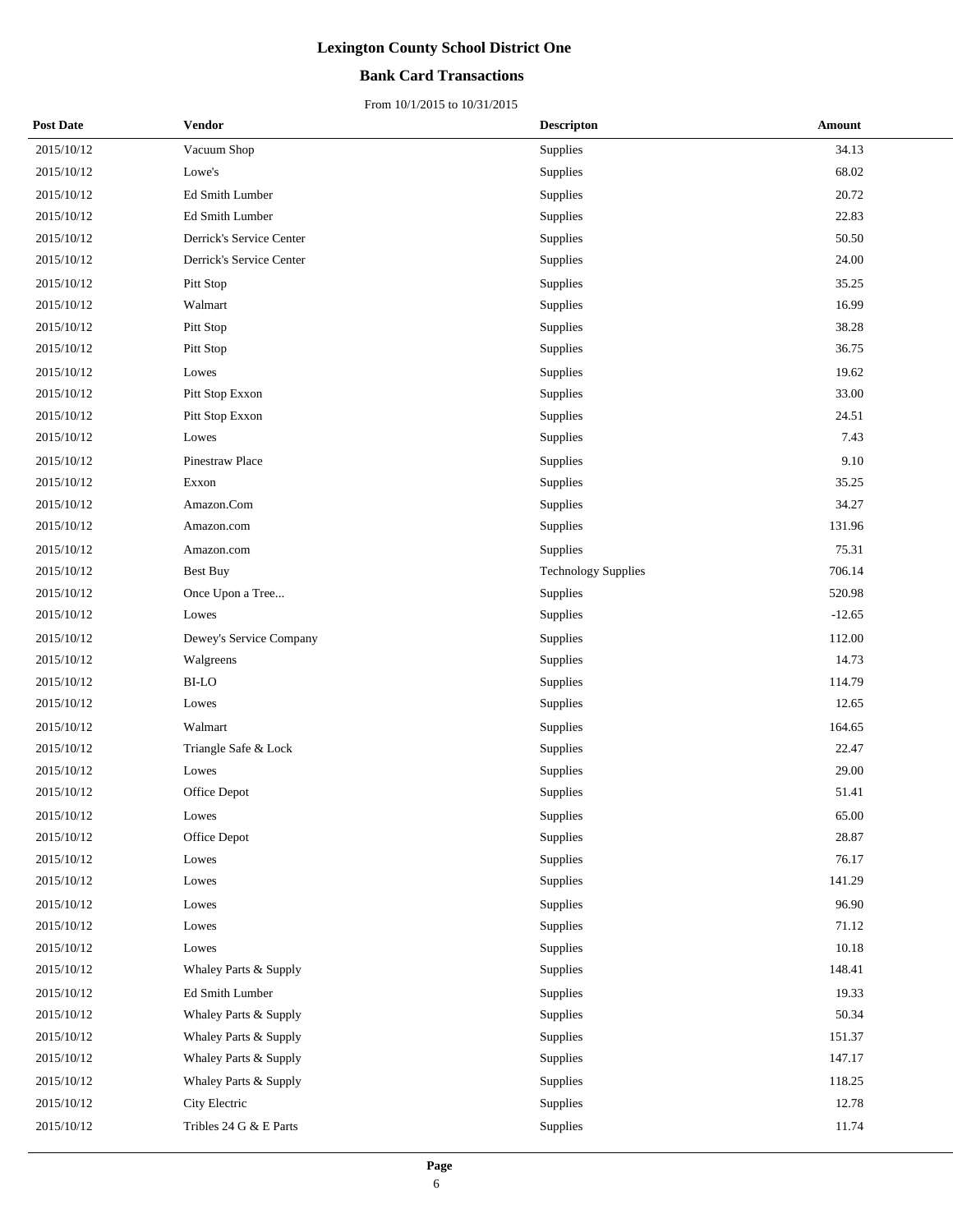### **Bank Card Transactions**

| <b>Post Date</b> | Vendor                     | <b>Descripton</b>       | Amount |
|------------------|----------------------------|-------------------------|--------|
| 2015/10/12       | Whaley Parts & Supply      | Supplies                | 66.61  |
| 2015/10/12       | Walker Hardware            | Supplies                | 5.86   |
| 2015/10/12       | Whaley Parts & Supply      | Supplies                | 196.62 |
| 2015/10/12       | Lowes                      | Supplies                | 82.14  |
| 2015/10/12       | City Electric              | Supplies                | 103.78 |
| 2015/10/12       | Lowes                      | Supplies                | 52.77  |
| 2015/10/12       | Whaley Parts & Supply      | Supplies                | 24.50  |
| 2015/10/12       | Whaley Parts & Supply      | Supplies                | 151.37 |
| 2015/10/12       | ProKitchen Online          | Supplies                | 70.86  |
| 2015/10/12       | Whaley Parts & Supply      | Supplies                | 171.04 |
| 2015/10/12       | Whaley Parts and Supply    | Supplies                | 4.96   |
| 2015/10/12       | Whaley Parts & Supply      | Supplies                | 246.81 |
| 2015/10/12       | Grainger                   | Supplies                | 84.08  |
| 2015/10/12       | Lowes                      | Supplies                | 25.36  |
| 2015/10/12       | Rufus Ornduff              | Repairs and Maintenance | 235.95 |
| 2015/10/12       | Hobart                     | Supplies                | 5.86   |
| 2015/10/12       | Whaley Parts & Supply      | Supplies                | 218.71 |
| 2015/10/12       | CC Dickson                 | Supplies                | 239.30 |
| 2015/10/12       | CC Dickson                 | Supplies                | 210.32 |
| 2015/10/12       | Whaley Parts & Supply      | Supplies                | 238.36 |
| 2015/10/12       | ProKitchen Online          | Supplies                | 28.68  |
| 2015/10/12       | Rufus Ornduff              | Repairs and Maintenance | 81.13  |
| 2015/10/12       | <b>Hobart Service</b>      | Supplies                | 36.38  |
| 2015/10/12       | Gator's Market Place Exxon | Supplies                | 25.00  |
| 2015/10/12       | <b>JW</b> Pepper           | Pupil Activity          | 134.98 |
| 2015/10/12       | Amazon                     | Pupil Activity          | 59.88  |
| 2015/10/12       | Office Depot               | Pupil Activity          | 237.97 |
| 2015/10/12       | KMart                      | Pupil Activity          | 143.81 |
| 2015/10/12       | Amazon.com                 | Pupil Activity          | 164.85 |
| 2015/10/12       | Amazon.com                 | Pupil Activity          | 126.95 |
| 2015/10/12       | Amazon.com                 | <b>Pupil Activity</b>   | 12.94  |
| 2015/10/12       | Amazon.com                 | Pupil Activity          | 170.70 |
| 2015/10/12       | Amazon.com                 | Pupil Activity          | 77.99  |
| 2015/10/12       | Amazon.com                 | Pupil Activity          | 108.60 |
| 2015/10/12       | Teachers Pay Teachers      | Pupil Activity          | 15.00  |
| 2015/10/12       | Teachers Pay Teachers      | Pupil Activity          | 18.00  |
| 2015/10/12       | Walmart                    | Pupil Activity          | 23.79  |
| 2015/10/12       | TeachersPayTeachers        | Pupil Activity          | 43.50  |
| 2015/10/12       | Walmart                    | Pupil Activity          | 80.90  |
| 2015/10/12       | Learn Solid Works          | Pupil Activity          | 194.30 |
| 2015/10/12       | Walmart                    | Pupil Activity          | 45.53  |
| 2015/10/12       | Amazon                     | Pupil Activity          | 185.06 |
| 2015/10/12       | Publix                     | Pupil Activity          | 43.99  |
| 2015/10/12       | Amazon                     | Pupil Activity          | 342.60 |
| 2015/10/12       | Smith Turf & Irrigation    | Pupil Activity          | 50.90  |
|                  |                            |                         |        |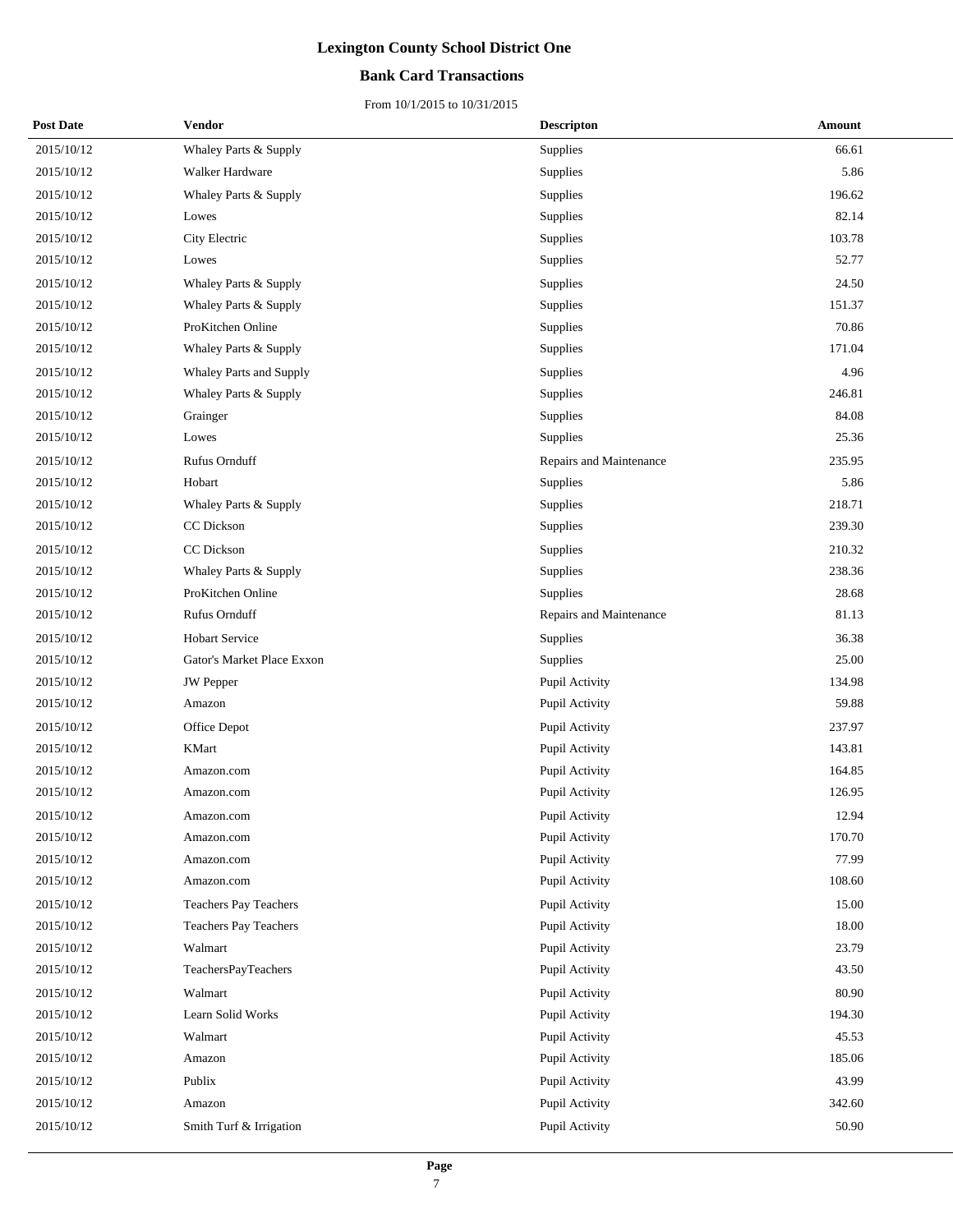### **Bank Card Transactions**

| <b>Post Date</b> | Vendor                         | <b>Descripton</b>         | Amount |
|------------------|--------------------------------|---------------------------|--------|
| 2015/10/12       | Dollar General                 | Pupil Activity            | 39.38  |
| 2015/10/12       | LOWE'S                         | Pupil Activity            | 244.94 |
| 2015/10/12       | Kangaroo                       | Pupil Activity            | 45.15  |
| 2015/10/12       | Allstar Pizza Co.              | Pupil Activity            | 363.80 |
| 2015/10/26       | <b>CREATIVE SEWING CENTER</b>  | Repairs and Maintenance   | 218.91 |
| 2015/10/26       | <b>AMAZON</b>                  | Supplies                  | 120.95 |
| 2015/10/26       | <b>AMAZON</b>                  | Supplies                  | 187.28 |
| 2015/10/26       | <b>DRGTARGUS</b>               | Supplies                  | 51.35  |
| 2015/10/26       | <b>AMAZON</b>                  | Supplies                  | 105.97 |
| 2015/10/26       | OVERSTOCK.COM                  | Supplies                  | 21.44  |
| 2015/10/26       | GUM DROP CASES, LLC            | Supplies                  | 248.55 |
| 2015/10/26       | <b>WALMART</b>                 | Supplies                  | 42.61  |
| 2015/10/26       | OFFICE DEPOT                   | Supplies                  | 6.40   |
| 2015/10/26       | PERSONAL TOUCH HEALTH CARE     | Supplies                  | 195.17 |
| 2015/10/26       | <b>AMAZON</b>                  | Supplies                  | 48.98  |
| 2015/10/26       | <b>WALMART</b>                 | Supplies                  | 13.85  |
| 2015/10/26       | <b>BED, BATH &amp; BEYOND</b>  | Supplies                  | 42.79  |
| 2015/10/26       | WALMART                        | Supplies                  | 86.29  |
| 2015/10/26       | WALMART                        | Supplies                  | 91.47  |
| 2015/10/26       | <b>BEST BUY</b>                | Supplies                  | 176.52 |
| 2015/10/26       | OFFICE DEPOT                   | Supplies                  | 13.38  |
| 2015/10/26       | OFFICE DEPOT                   | Supplies                  | 98.42  |
| 2015/10/26       | OFFICE DEPOT                   | Supplies                  | 41.72  |
| 2015/10/26       | OFFICE DEPOT                   | Supplies                  | 185.08 |
| 2015/10/26       | WALMART                        | Supplies                  | 20.27  |
| 2015/10/26       | OFFICE DEPOT                   | Supplies                  | 112.13 |
| 2015/10/26       | <b>LEARNING A-Z</b>            | Software Renewal/Agreemen | 104.85 |
| 2015/10/27       | FREDPRYOR CAREERTRACK 800-5563 | Dues and Fees             | 199.00 |
| 2015/10/28       | WEST MUSIC                     | Supplies                  | 199.83 |
| 2015/10/28       | WEST MUSIC                     | Supplies                  | 7.19   |
| 2015/10/28       | <b>SCHOLASTIC BOOK FAIR</b>    | Supplies                  | 18.99  |
| 2015/10/28       | AMAZON.COM AMZN.COM/BILL       | Supplies                  | 60.00  |
| 2015/10/28       | AMAZON.COM AMZN.COM/BILL       | Supplies                  | 48.20  |
| 2015/10/28       | Walmart                        | Supplies                  | 106.94 |
| 2015/10/28       | UPS STORE                      | Supplies                  | 966.72 |
| 2015/10/28       | Musician Supply                | Supplies                  | 103.76 |
| 2015/10/28       | Lowe's                         | Supplies                  | 79.49  |
| 2015/10/28       | The Home Depot                 | Supplies                  | 26.32  |
| 2015/10/28       | Amazon.com                     | Supplies                  | 45.98  |
| 2015/10/28       | Amazon.com                     | Supplies                  | 103.80 |
| 2015/10/28       | Amazon.com                     | Supplies                  | 81.60  |
| 2015/10/28       | Winthrop College               | Travel                    | 50.00  |
| 2015/10/28       | Office Depot                   | Supplies                  | 34.22  |
| 2015/10/28       | Scantron                       | Supplies                  | 725.58 |
| 2015/10/28       | Office Depot                   | Supplies                  | 14.21  |
|                  |                                |                           |        |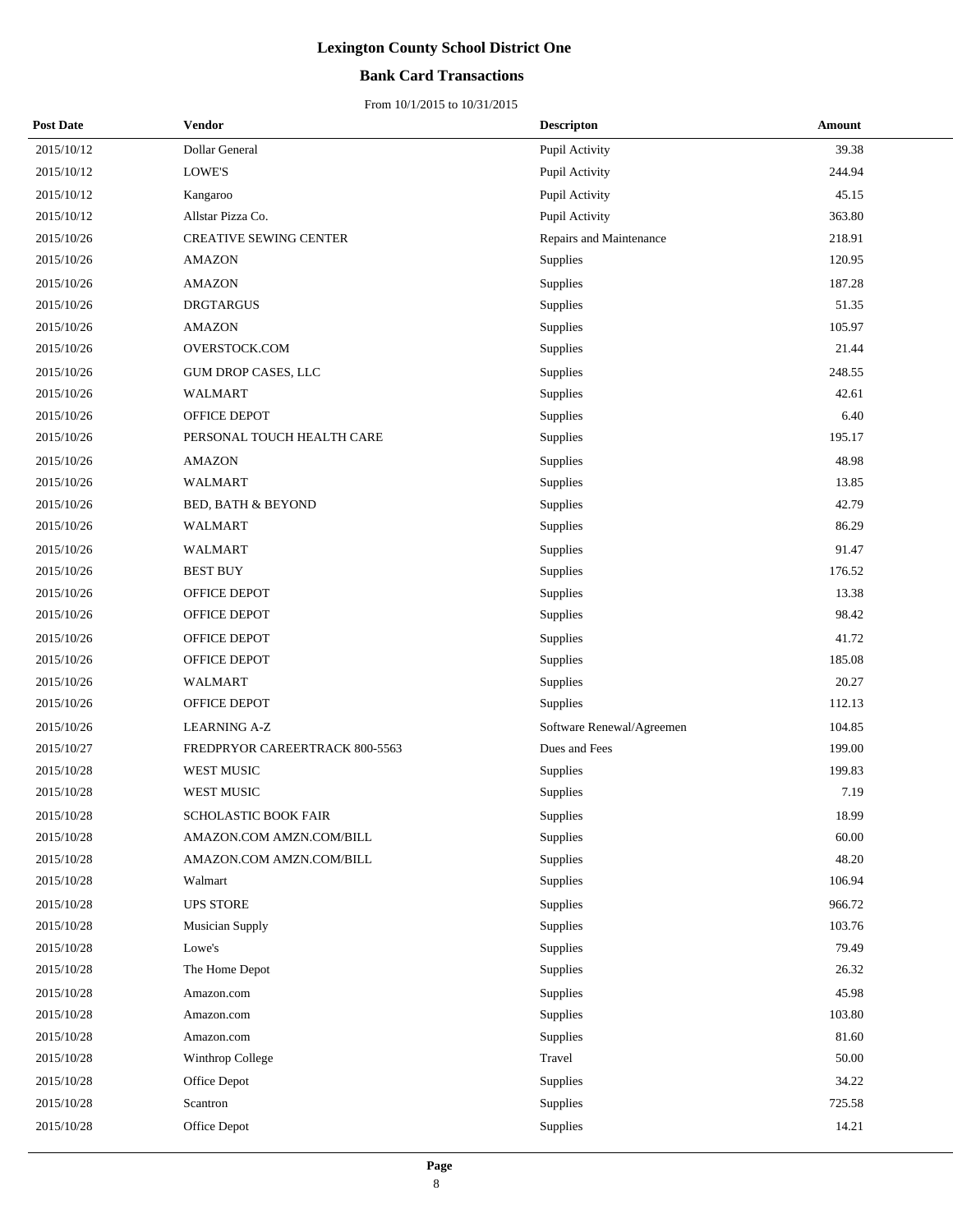### **Bank Card Transactions**

| <b>Post Date</b> | <b>Vendor</b>                   | <b>Descripton</b>          | Amount |
|------------------|---------------------------------|----------------------------|--------|
| 2015/10/28       | Office Depot                    | Supplies                   | 245.00 |
| 2015/10/28       | <b>JW</b> Pepper                | Supplies                   | 143.00 |
| 2015/10/28       | Amazon.com                      | Supplies                   | 86.51  |
| 2015/10/28       | Party City                      | Supplies                   | 37.44  |
| 2015/10/28       | Oriental Trading                | Supplies                   | 111.16 |
| 2015/10/28       | <b>USPS</b>                     | Supplies                   | 9.00   |
| 2015/10/28       | LIGHTS.COM                      | Supplies                   | 81.95  |
| 2015/10/28       | Shumpert's IGA                  | Supplies                   | 12.80  |
| 2015/10/28       | Newegg.Com                      | Supplies                   | 11.99  |
| 2015/10/28       | Gattis Pro Audio                | Supplies                   | 15.62  |
| 2015/10/28       | Academy.com                     | Supplies                   | 19.22  |
| 2015/10/28       | Academy.com                     | Supplies                   | 117.64 |
| 2015/10/28       | Wal-Mart                        | Supplies                   | 57.45  |
| 2015/10/28       | DISCOUNT SUPPLY                 | Supplies                   | 182.13 |
| 2015/10/28       | <b>GRZ SOFTWARE</b>             | <b>Technology Supplies</b> | 250.00 |
| 2015/10/28       | Gilbert IGA                     | Supplies                   | 44.80  |
| 2015/10/28       | Walmart                         | Supplies                   | 97.29  |
| 2015/10/28       | McCalls                         | Supplies                   | 44.65  |
| 2015/10/28       | <b>EPS</b>                      | Supplies                   | 77.22  |
| 2015/10/28       | Kmart                           | Supplies                   | 51.32  |
| 2015/10/28       | <b>Troxell AV Express</b>       | Supplies                   | 270.25 |
| 2015/10/28       | <b>Southwest Airlines</b>       | Travel                     | 240.50 |
| 2015/10/28       | <b>ADM SIGNS</b>                | Supplies                   | 23.54  |
| 2015/10/28       | American School Counselor Asso  | Supplies                   | 51.95  |
| 2015/10/28       | Amazon                          | Supplies                   | 48.31  |
| 2015/10/28       | School Health                   | Supplies                   | 191.46 |
| 2015/10/28       | School Nurse Supply Ink         | Supplies                   | 313.35 |
| 2015/10/28       | HDHAT VIDEO TOURS               | Supplies                   | 69.95  |
| 2015/10/28       | JR. LIBRARY GUILD               | Library Books              | 433.17 |
| 2015/10/28       | Amazon                          | Library Books              | 10.95  |
| 2015/10/28       | <b>Educational Wonderland</b>   | Supplies                   | 49.38  |
| 2015/10/28       | The State Newspaper             | Periodicals                | 125.79 |
| 2015/10/28       | <b>DELTA AIR</b>                | Travel                     | 192.20 |
| 2015/10/28       | Winthrop University             | Travel                     | 50.00  |
| 2015/10/28       | Walmart                         | Supplies                   | 25.01  |
| 2015/10/28       | Office Depot                    | Supplies                   | 56.55  |
| 2015/10/28       | Amazon                          | Supplies                   | 49.99  |
| 2015/10/28       | Levenger                        | Supplies                   | 125.00 |
| 2015/10/28       | Office Depot                    | Supplies                   | 51.34  |
| 2015/10/28       | Walmart                         | Supplies                   | 49.82  |
| 2015/10/28       | <b>SC Business Publications</b> | Dues and Fees              | 49.95  |
| 2015/10/28       | Gourmet To Go                   | Other Objects              | 31.00  |
| 2015/10/28       | <b>UPS</b>                      | Supplies                   | 43.53  |
| 2015/10/28       | Office Depot                    | Supplies                   | 50.97  |
| 2015/10/28       | <b>USPS</b>                     | Supplies                   | 10.15  |
|                  |                                 |                            |        |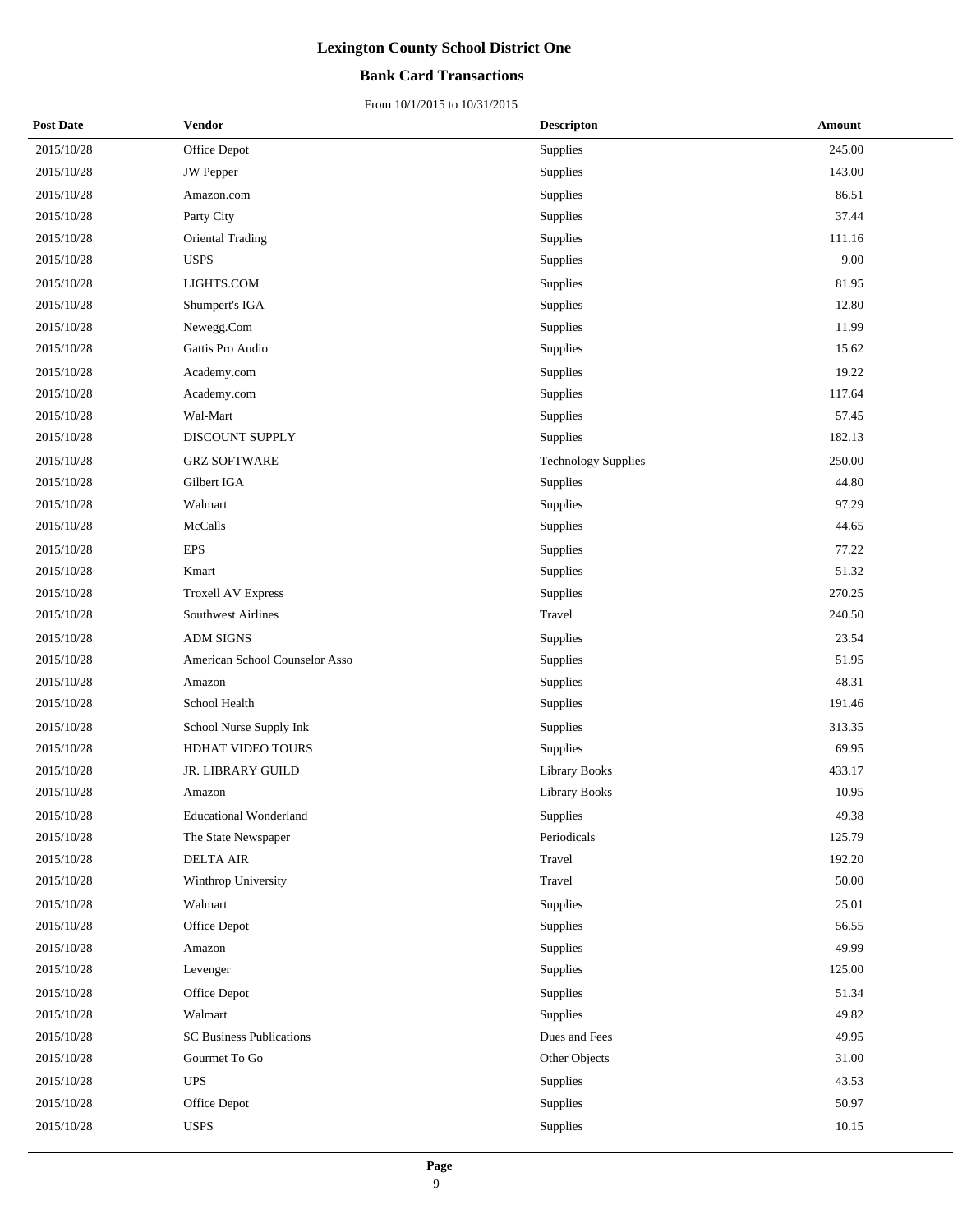### **Bank Card Transactions**

| <b>Post Date</b> | Vendor                    | <b>Descripton</b>       | Amount |
|------------------|---------------------------|-------------------------|--------|
| 2015/10/28       | Marriott Charleston River | Travel                  | 431.28 |
| 2015/10/28       | Marriott Charleston River | Travel                  | 431.28 |
| 2015/10/28       | Dougherty Equipment       | Repairs and Maintenance | 346.70 |
| 2015/10/28       | <b>GE</b> Appliance       | Supplies-Maintenace     | 89.30  |
| 2015/10/28       | Lowe's                    | Supplies-Maintenace     | 137.68 |
| 2015/10/28       | City Electric             | Supplies-Maintenace     | 8.64   |
| 2015/10/28       | Hardee's                  | Other Objects           | 250.81 |
| 2015/10/28       | SPARROW & KENNEDY TRACTOR | Supplies                | 132.74 |
| 2015/10/28       | <b>EXXONMOBIL</b>         | Supplies                | 81.49  |
| 2015/10/28       | <b>LOWES</b>              | Supplies                | 160.29 |
| 2015/10/28       | <b>EVERYTHING CARTS</b>   | Supplies                | 150.57 |
| 2015/10/28       | <b>EXXONMOBIL</b>         | Supplies                | 65.50  |
| 2015/10/28       | <b>LOWES</b>              | Supplies                | 237.35 |
| 2015/10/28       | THE HOME DEPOT            | Supplies                | 289.73 |
| 2015/10/28       | LOWES                     | Supplies                | 124.27 |
| 2015/10/28       | Ferguson                  | Supplies-Maintenace     | 8.06   |
| 2015/10/28       | City Electric             | Supplies-Maintenace     | 6.78   |
| 2015/10/28       | <b>Batteries Plus</b>     | Supplies-Maintenace     | 248.67 |
| 2015/10/28       | City Electric             | Supplies-Maintenace     | 36.71  |
| 2015/10/28       | Lowe's                    | Supplies-Maintenace     | 16.37  |
| 2015/10/28       | City Electric             | Supplies-Maintenace     | 28.07  |
| 2015/10/28       | City Electric             | Supplies-Maintenace     | 93.00  |
| 2015/10/28       | True Value                | Supplies-Maintenace     | 5.02   |
| 2015/10/28       | Ferguson                  | Supplies-Maintenace     | 132.22 |
| 2015/10/28       | City Electric             | Supplies-Maintenace     | 98.77  |
| 2015/10/28       | <b>Batteries Plus</b>     | Supplies-Maintenace     | 266.43 |
| 2015/10/28       | City Electric             | Supplies-Maintenace     | 27.70  |
| 2015/10/28       | City Electric             | Supplies-Maintenace     | 198.00 |
| 2015/10/28       | Ferguson                  | Supplies-Maintenace     | 32.59  |
| 2015/10/28       | Ferguson                  | Supplies-Maintenace     | 10.70  |
| 2015/10/28       | <b>MEGA STOP</b>          | Supplies                | 38.22  |
| 2015/10/28       | LOWE'S                    | Supplies                | 21.14  |
| 2015/10/28       | LOWE'S                    | Supplies                | 23.70  |
| 2015/10/28       | LOWE'S                    | Supplies                | 138.54 |
| 2015/10/28       | Ferguson                  | Supplies-Maintenace     | 465.45 |
| 2015/10/28       | Ed Smith Lumber           | Supplies-Maintenace     | 65.25  |
| 2015/10/28       | Walker Hardware LLC       | Supplies                | 29.00  |
| 2015/10/28       | Walker Hardware LLC       | Supplies                | 88.94  |
| 2015/10/28       | WW Grainger               | Supplies                | 26.32  |
| 2015/10/28       | Shell Oil                 | Supplies                | 33.86  |
| 2015/10/28       | Shell Oil                 | Supplies                | 34.64  |
| 2015/10/28       | Shell Oil                 | Supplies                | 45.35  |
| 2015/10/28       | Graybar                   | Supplies-Maintenace     | 13.70  |
| 2015/10/28       | City Electric             | Supplies-Maintenace     | 30.86  |
| 2015/10/28       | Epting                    | Supplies-Maintenace     | 51.42  |
|                  |                           |                         |        |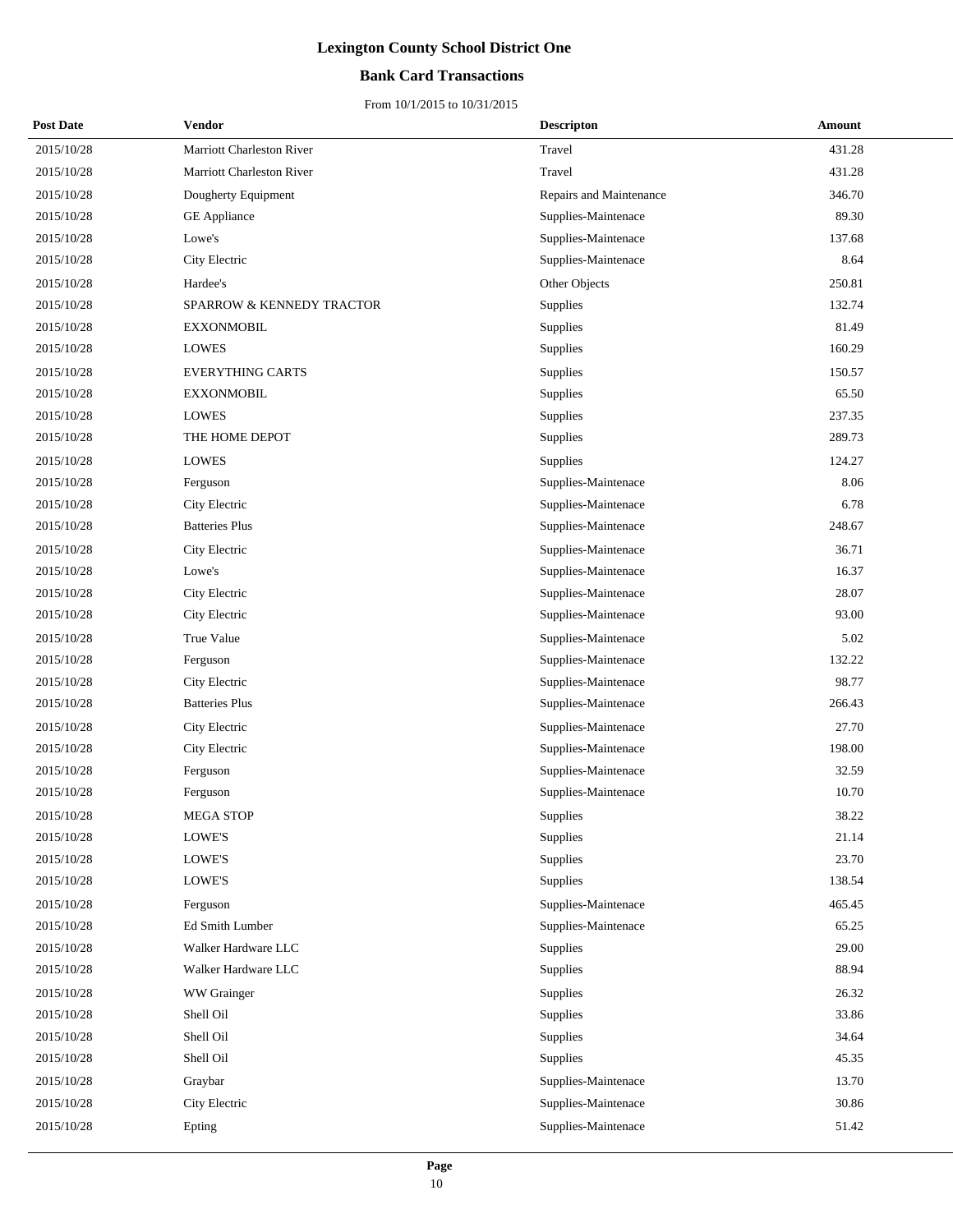### **Bank Card Transactions**

| <b>Post Date</b> | Vendor              | <b>Descripton</b>   | Amount |
|------------------|---------------------|---------------------|--------|
| 2015/10/28       | True Value Hardware | Supplies-Maintenace | 65.41  |
| 2015/10/28       | WP Law              | Supplies-Maintenace | 80.97  |
| 2015/10/28       | True Value Hardware | Supplies-Maintenace | 42.34  |
| 2015/10/28       | Epting              | Supplies-Maintenace | 9.29   |
| 2015/10/28       | <b>EXXON MOBIL</b>  | Supplies            | 15.02  |
| 2015/10/28       | <b>TRUE VALUE</b>   | Supplies            | 105.37 |
| 2015/10/28       | <b>EXXON MOBIL</b>  | Supplies            | 29.60  |
| 2015/10/28       | Cool Products Group | Supplies-Maintenace | 188.00 |
| 2015/10/28       | City Electric       | Supplies-Maintenace | 94.44  |
| 2015/10/28       | Lowe's              | Supplies-Maintenace | 511.46 |
| 2015/10/28       | Ferguson            | Supplies-Maintenace | 108.62 |
| 2015/10/28       | Ferguson            | Supplies-Maintenace | 30.40  |
| 2015/10/28       | Surplus Material    | Supplies-Maintenace | 786.45 |
| 2015/10/28       | Gateway             | Supplies-Maintenace | 224.70 |
| 2015/10/28       | Ferguson            | Supplies-Maintenace | 6.24   |
| 2015/10/28       | Lowe's              | Supplies-Maintenace | 29.24  |
| 2015/10/28       | Lowe's              | Supplies-Maintenace | 35.38  |
| 2015/10/28       | Lowe's              | Supplies-Maintenace | 27.65  |
| 2015/10/28       | City Electric       | Supplies-Maintenace | 71.61  |
| 2015/10/28       | Sherwin Williams    | Supplies-Maintenace | 85.64  |
| 2015/10/28       | Ed Smith Lumber     | Supplies            | 27.37  |
| 2015/10/28       | Derrick's           | Supplies            | 35.00  |
| 2015/10/28       | Ed Smith Lumber     | Supplies            | 40.09  |
| 2015/10/28       | Ed Smith Lumber     | Supplies            | 20.32  |
| 2015/10/28       | Enlows              | Supplies-Maintenace | 8.51   |
| 2015/10/28       | Epting              | Supplies-Maintenace | 199.17 |
| 2015/10/28       | Whaley              | Supplies-Maintenace | 99.56  |
| 2015/10/28       | Home Depot          | Supplies            | 22.97  |
| 2015/10/28       | 1800doorbell.com    | Supplies            | 50.93  |
| 2015/10/28       | Lowe's              | Supplies-Maintenace | 27.77  |
| 2015/10/28       | City Electric       | Supplies-Maintenace | 99.93  |
| 2015/10/28       | Ferguson            | Supplies-Maintenace | 25.33  |
| 2015/10/28       | Sunoco-Pitt Stop    | <b>Supplies</b>     | 26.35  |
| 2015/10/28       | City Electric       | Supplies-Maintenace | 16.43  |
| 2015/10/28       | Sox Fence           | Supplies-Maintenace | 310.96 |
| 2015/10/28       | Gateway             | Supplies-Maintenace | 9.59   |
| 2015/10/28       | Lowe's              | Supplies-Maintenace | 38.81  |
| 2015/10/28       | Ed Smith Lumber     | Supplies-Maintenace | 68.46  |
| 2015/10/28       | Lowe's              | Supplies            | 96.10  |
| 2015/10/28       | Murphy Express      | Supplies            | 65.40  |
| 2015/10/28       | Murphy Express      | Supplies            | 91.45  |
| 2015/10/28       | Ed Smith Lumber     | Supplies-Maintenace | 23.36  |
| 2015/10/28       | Ferguson            | Supplies-Maintenace | 278.87 |
| 2015/10/28       | Gateway             | Supplies-Maintenace | 151.96 |
| 2015/10/28       | Gateway             | Supplies-Maintenace | 50.13  |
|                  |                     |                     |        |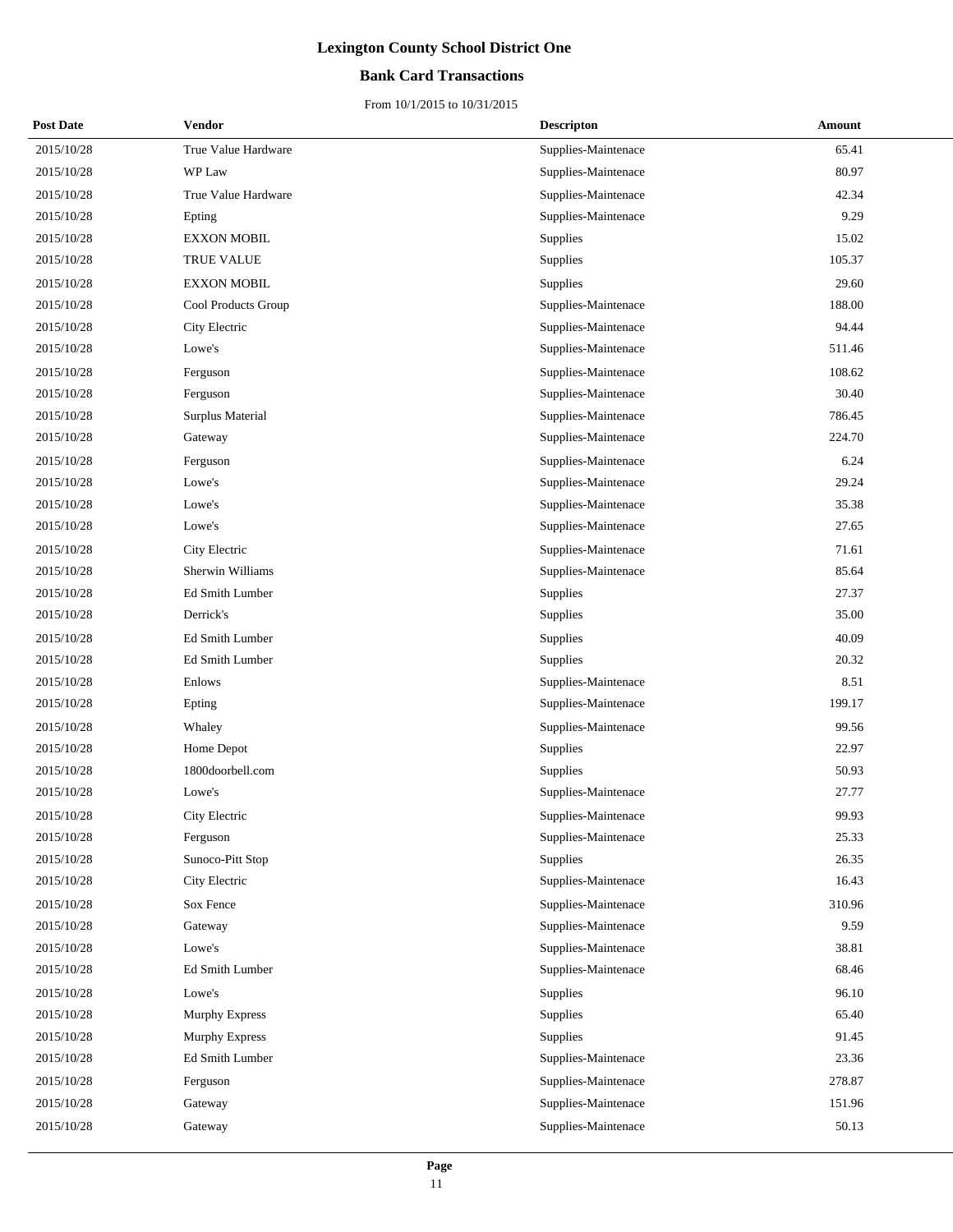### **Bank Card Transactions**

| <b>Post Date</b> | Vendor                     | <b>Descripton</b>   | Amount    |
|------------------|----------------------------|---------------------|-----------|
| 2015/10/28       | Lowe's                     | Supplies-Maintenace | 25.04     |
| 2015/10/28       | Office Depot               | Supplies            | 57.53     |
| 2015/10/28       | Target                     | Supplies            | 336.38    |
| 2015/10/28       | Office Depot               | Supplies            | 64.17     |
| 2015/10/28       | Best Buy                   | Supplies            | 369.13    |
| 2015/10/28       | Target                     | Supplies            | $-316.38$ |
| 2015/10/28       | Press Plus                 | Periodicals         | 8.95      |
| 2015/10/28       | Walmart                    | Other Objects       | 118.22    |
| 2015/10/28       | Master Grinding & Security | Supplies            | 82.00     |
| 2015/10/28       | Walmart                    | Supplies            | 5.32      |
| 2015/10/28       | Office Depot               | Supplies            | 249.29    |
| 2015/10/28       | Amazon.Com                 | Supplies            | 50.39     |
| 2015/10/28       | <b>CVS</b>                 | Supplies            | 17.12     |
| 2015/10/28       | Walmart                    | Supplies            | 57.99     |
| 2015/10/28       | Office Depot               | Supplies            | 59.67     |
| 2015/10/28       | <b>Best Buy</b>            | Supplies            | 26.74     |
| 2015/10/28       | Office Depot               | Supplies            | 34.20     |
| 2015/10/28       | <b>RR</b> Books            | Supplies            | 302.50    |
| 2015/10/28       | Amazon.com                 | Supplies            | 59.38     |
| 2015/10/28       | Walmart                    | Supplies            | 46.33     |
| 2015/10/28       | Walmart                    | Supplies            | 47.27     |
| 2015/10/28       | Walmart                    | Supplies            | 50.35     |
| 2015/10/28       | Walmart                    | Supplies            | 23.93     |
| 2015/10/28       | Walmart                    | Supplies            | 69.40     |
| 2015/10/28       | Walmart                    | Supplies            | 147.12    |
| 2015/10/28       | <b>LOWES</b>               | Supplies            | 175.76    |
| 2015/10/28       | <b>LOWES</b>               | Supplies            | 45.44     |
| 2015/10/28       | <b>AMAZON</b>              | Supplies            | 33.75     |
| 2015/10/28       | HOME DEPOT                 | Supplies            | 72.63     |
| 2015/10/28       | WAL-MART #0881             | Supplies            | 18.51     |
| 2015/10/28       | Shumperts IGA              | Supplies            | 19.43     |
| 2015/10/28       | JW Pepper                  | Pupil Activity      | 42.50     |
| 2015/10/28       | Amazon                     | Pupil Activity      | 91.51     |
| 2015/10/28       | Walmart                    | Pupil Activity      | 31.15     |
| 2015/10/28       | Office Depot               | Pupil Activity      | 51.97     |
| 2015/10/28       | Amazon.com                 | Pupil Activity      | 16.81     |
| 2015/10/28       | Amazon.com                 | Pupil Activity      | 33.32     |
| 2015/10/28       | WAL-MART                   | Pupil Activity      | 65.12     |
| 2015/10/28       | <b>CHEFSTORE</b>           | Pupil Activity      | 273.54    |
| 2015/10/28       | WAL-MART                   | Pupil Activity      | 217.16    |
| 2015/10/28       | Heinemann                  | Pupil Activity      | 205.98    |
| 2015/10/28       | Heinemann                  | Pupil Activity      | 116.52    |
| 2015/10/28       | EPS                        | Pupil Activity      | 59.65     |
| 2015/10/28       | <b>BILO</b>                | Pupil Activity      | 55.42     |
| 2015/10/28       | MINI MANI MOO              | Pupil Activity      | 45.00     |
|                  |                            |                     |           |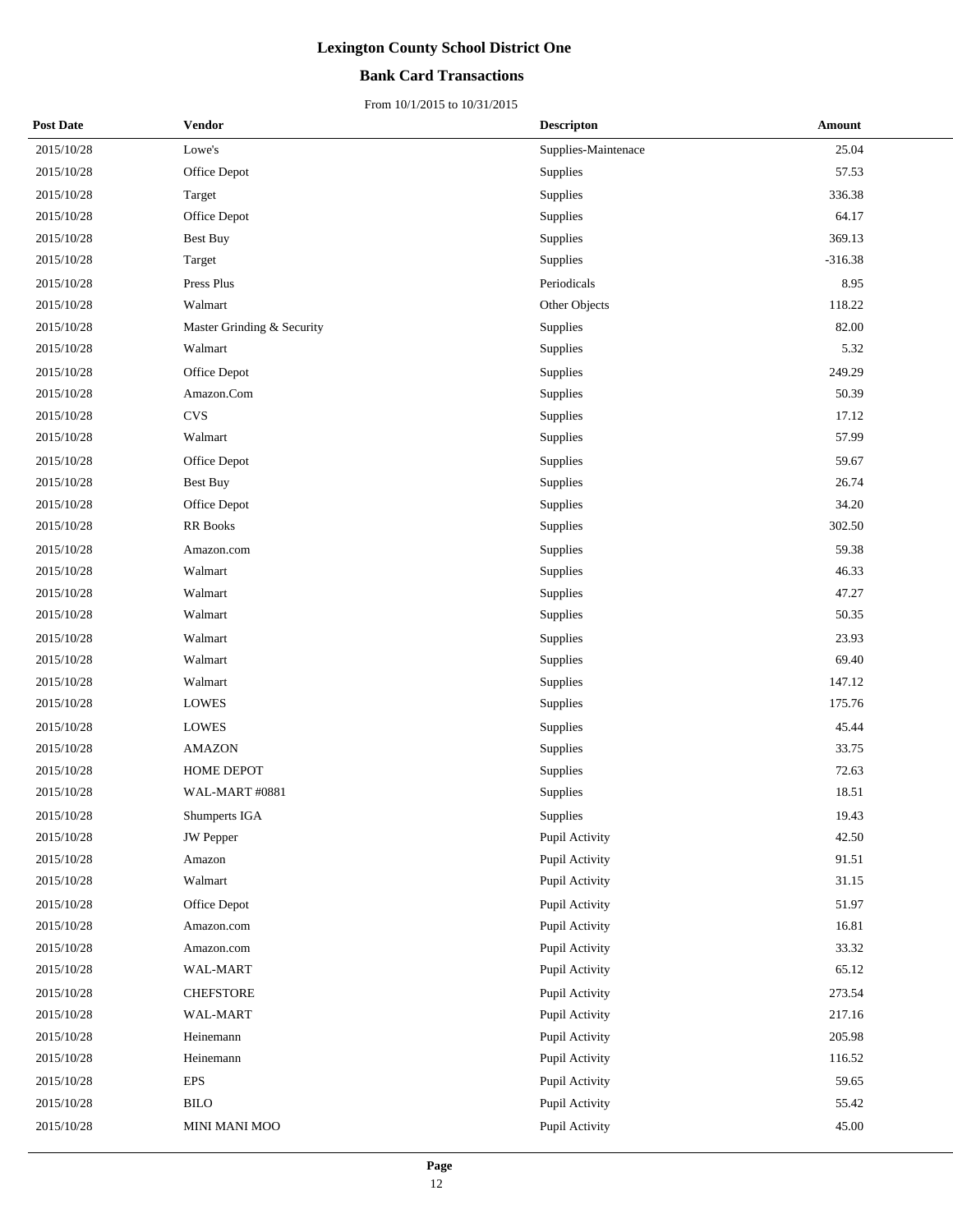### **Bank Card Transactions**

| <b>Post Date</b> | Vendor                         | <b>Descripton</b>         | Amount |
|------------------|--------------------------------|---------------------------|--------|
| 2015/10/28       | <b>BILO</b>                    | Pupil Activity            | 15.43  |
| 2015/10/28       | COSMOPROF                      | Pupil Activity            | 137.00 |
| 2015/10/28       | <b>Oriental Trading</b>        | Pupil Activity            | 16.03  |
| 2015/10/28       | School Specialty               | Pupil Activity            | 41.11  |
| 2015/10/28       | City Art                       | Pupil Activity            | 15.39  |
| 2015/10/28       | Michaels                       | Pupil Activity            | 86.22  |
| 2015/10/28       | Apperson                       | Pupil Activity            | 173.63 |
| 2015/10/28       | City Art                       | Pupil Activity            | 30.78  |
| 2015/10/28       | Wal-Mart                       | Pupil Activity            | 175.50 |
| 2015/10/28       | Lowe's                         | Pupil Activity            | 34.86  |
| 2015/10/28       | AMAZON MKTPLACE PMTS           | Pupil Activity            | 143.29 |
| 2015/10/28       | AMAZON MKTPLACE PMTS           | Pupil Activity            | 143.75 |
| 2015/10/28       | Demco                          | Pupil Activity            | 93.72  |
| 2015/10/28       | Amazon                         | Pupil Activity            | 500.03 |
| 2015/10/28       | Wilson & Associates            | Pupil Activity            | 350.00 |
| 2015/10/28       | Exxon                          | Pupil Activity            | 10.89  |
| 2015/10/28       | OReilly Auto Parts             | Pupil Activity            | 50.14  |
| 2015/10/28       | Walmart                        | Pupil Activity            | 54.53  |
| 2015/10/28       | Shell Oil                      | Pupil Activity            | 11.66  |
| 2015/10/28       | Piggly Wiggly                  | Pupil Activity            | 16.04  |
| 2015/10/28       | Piggly Wiggly                  | Pupil Activity            | 16.35  |
| 2015/10/28       | Finance Charge                 | Pupil Activity            | 19.70  |
| 2015/10/28       | NATA - National Athletic Train | Pupil Activity            | 150.00 |
| 2015/10/28       | Walmart                        | Pupil Activity            | 16.85  |
| 2015/10/28       | Walmart                        | Pupil Activity            | 20.22  |
| 2015/10/28       | Walmart                        | Pupil Activity            | 19.96  |
| 2015/10/28       | <b>Laundry Loops</b>           | Pupil Activity            | 96.80  |
| 2015/10/28       | Lowes                          | Pupil Activity            | 4.15   |
| 2015/10/28       | <b>Bucks Pizza</b>             | Pupil Activity            | 142.85 |
| 2015/10/28       | McDonalds                      | Pupil Activity            | 139.16 |
| 2015/10/28       | TrackWrestling.com             | Pupil Activity            | 31.00  |
| 2015/10/28       | Walmart                        | Pupil Activity            | 55.58  |
| 2015/10/28       | $_{\rm USPS}$                  | Pupil Activity            | 41.60  |
| 2015/10/28       | Trophy & Awards                | Pupil Activity            | 144.34 |
| 2015/10/28       | D & W                          | Pupil Activity            | 846.00 |
| 2015/10/28       | Praters                        | Pupil Activity            | 178.00 |
| 2015/10/28       | Cafe of Greater Columbia       | Pupil Activity            | 224.70 |
| 2015/10/29       | Expressionvinyl.com            | Supplies                  | 83.94  |
| 2015/10/29       | Oriental Trading               | Supplies                  | 42.25  |
| 2015/10/29       | Office Depot                   | Supplies                  | 134.78 |
| 2015/10/29       | Walgreens                      | <b>Supplies</b>           | 23.43  |
| 2015/10/29       | Lowes                          | Supplies                  | 253.52 |
| 2015/10/29       | Walmart                        | Supplies                  | 69.69  |
| 2015/10/29       | Smore                          | Software Renewal/Agreemen | 39.00  |
| 2015/10/29       | <b>Computer Design</b>         | Printing and Binding      | 144.45 |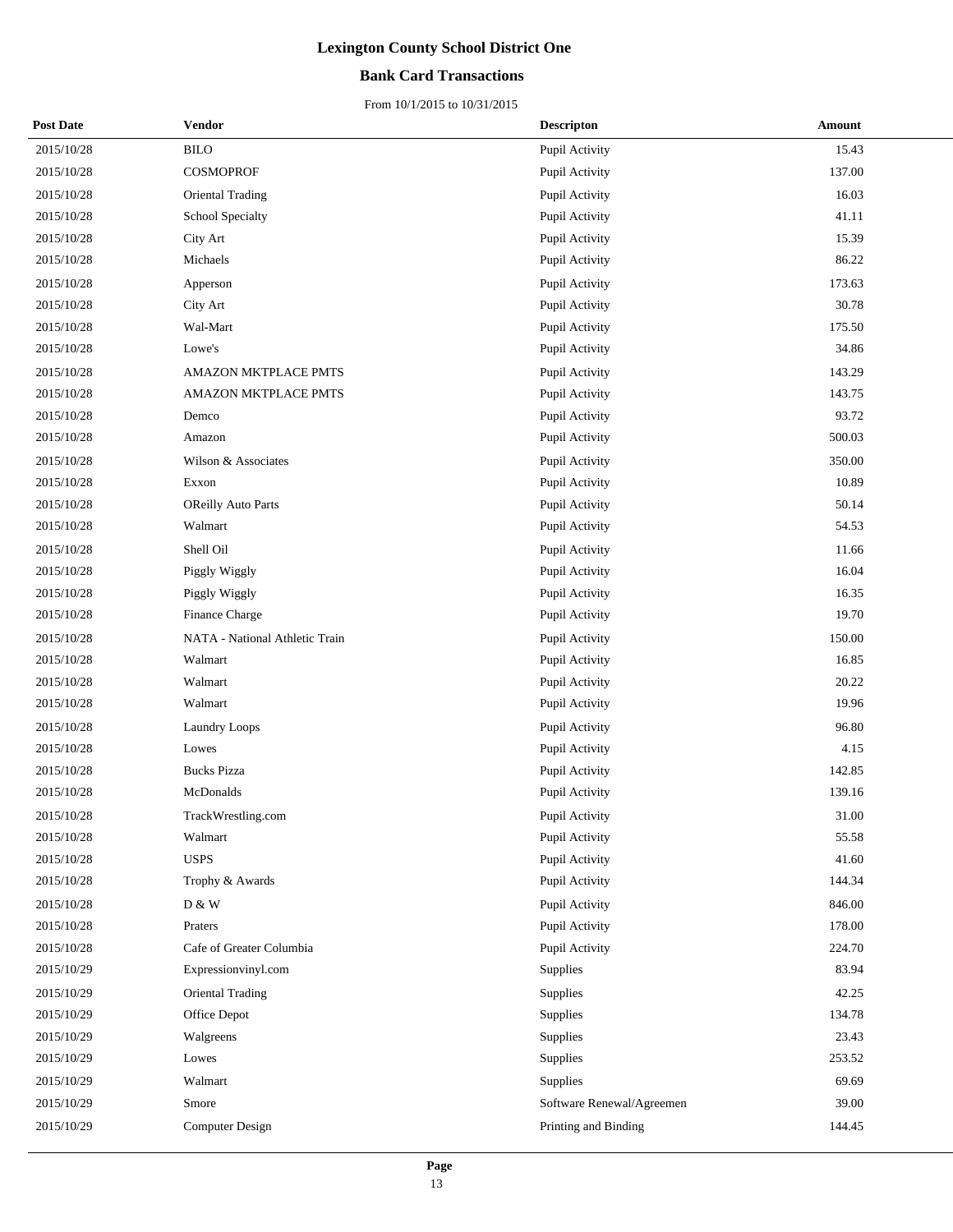### **Bank Card Transactions**

| <b>Post Date</b> | Vendor                        | <b>Descripton</b>          | Amount    |
|------------------|-------------------------------|----------------------------|-----------|
| 2015/10/29       | Amazon                        | Supplies                   | 7.16      |
| 2015/10/29       | Smart Sign                    | Supplies                   | 160.54    |
| 2015/10/29       | Amazon.com                    | Supplies                   | 389.24    |
| 2015/10/29       | Amazon.com                    | Supplies                   | 119.99    |
| 2015/10/29       | <b>WALMART</b>                | Supplies                   | 165.88    |
| 2015/10/29       | ID WHOLESALERS                | Supplies                   | 103.69    |
| 2015/10/29       | THE CORPORATE CONNECTION      | Supplies                   | 65.28     |
| 2015/10/29       | <b>USPS</b>                   | Supplies                   | 19.60     |
| 2015/10/29       | American Legacy Publishing    | Supplies                   | $-327.25$ |
| 2015/10/29       | GBC                           | Supplies                   | 328.14    |
| 2015/10/29       | Oriental Trading              | Supplies                   | 78.09     |
| 2015/10/29       | <b>Oriental Trading</b>       | Supplies                   | 77.01     |
| 2015/10/29       | Murphy Express                | Supplies                   | 46.00     |
| 2015/10/29       | <b>BestBuy</b>                | Supplies                   | 86.73     |
| 2015/10/29       | Amazon.com                    | Supplies                   | 30.43     |
| 2015/10/29       | Walmart                       | Supplies                   | 54.35     |
| 2015/10/29       | HighWater Clays Inc.          | Supplies                   | 71.93     |
| 2015/10/29       | Vista Art                     | Supplies                   | 54.00     |
| 2015/10/29       | Walmart.Com                   | Supplies                   | 44.96     |
| 2015/10/29       | Vista Art                     | Supplies                   | $-10.80$  |
| 2015/10/29       | <b>NAfME</b>                  | Dues and Fees              | 124.00    |
| 2015/10/29       | Walker Hardware               | Supplies                   | 29.70     |
| 2015/10/29       | Amazon.com                    | Supplies                   | 51.98     |
| 2015/10/29       | Target                        | Supplies                   | 42.75     |
| 2015/10/29       | Amazon                        | Supplies                   | 21.96     |
| 2015/10/29       | <b>BEST BUY</b>               | <b>Technology Supplies</b> | 42.79     |
| 2015/10/29       | Lowes                         | Supplies                   | 40.79     |
| 2015/10/29       | <b>School Supplies</b>        | Supplies                   | 13.93     |
| 2015/10/29       | Walgreens                     | Supplies                   | 106.99    |
| 2015/10/29       | Three Fountains Hardware      | Supplies                   | 7.48      |
| 2015/10/29       | Lowes                         | Supplies                   | 38.43     |
| 2015/10/29       | Embassy Kingston Plant Myrtle | Travel                     | 79.00     |
| 2015/10/29       | <b>ASCD</b>                   | Travel                     | 245.65    |
| 2015/10/29       | <b>ASCA</b>                   | Travel                     | 200.00    |
| 2015/10/29       | Renaissance Hotels            | Travel                     | 1,137.60  |
| 2015/10/29       | <b>SCASA</b>                  | Travel                     | 50.00     |
| 2015/10/29       | Renaissance Hotels            | Travel                     | 758.40    |
| 2015/10/29       | EB 2015 STEM Education        | Travel                     | 300.00    |
| 2015/10/29       | <b>ASCA</b>                   | Travel                     | 200.00    |
| 2015/10/29       | Renaissance Hotels            | Travel                     | 224.75    |
| 2015/10/29       | Credit                        | Travel                     | $-103.36$ |
| 2015/10/29       | Renaissance Hotels            | Travel                     | 702.29    |
| 2015/10/29       | Advanced Org                  | Travel                     | 370.00    |
| 2015/10/29       | Embassy Kingston Plant Myrtle | Travel                     | 79.00     |
| 2015/10/29       | Hyatt Regency Greenville, SC  | Travel                     | 372.80    |
|                  |                               |                            |           |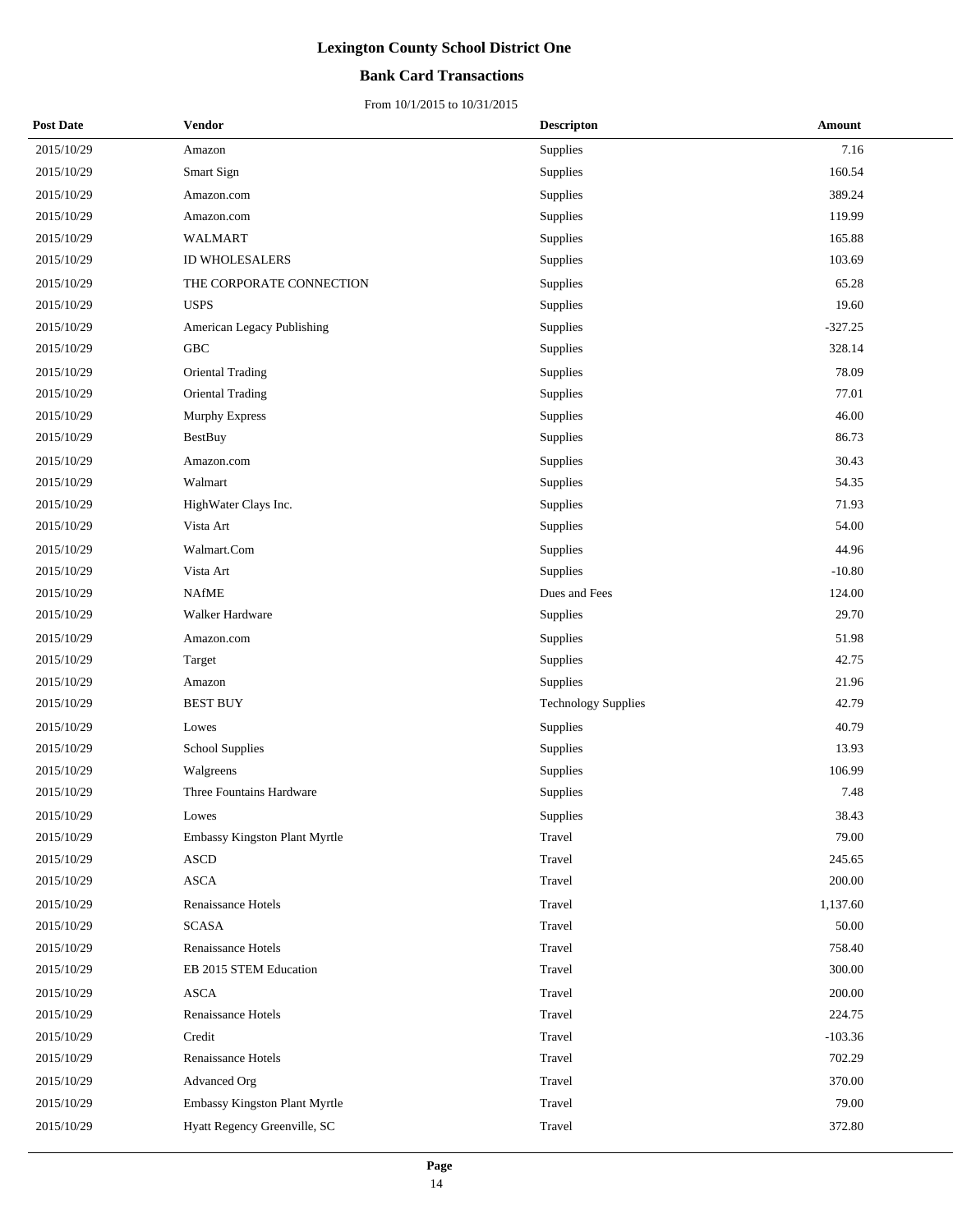### **Bank Card Transactions**

| <b>Post Date</b> | <b>Vendor</b>                  | <b>Descripton</b>       | Amount |
|------------------|--------------------------------|-------------------------|--------|
| 2015/10/29       | Embassy Kingston Plant Myrtle  | Travel                  | 103.22 |
| 2015/10/29       | SC Science Council (PayPal)    | Travel                  | 420.00 |
| 2015/10/29       | Target                         | Supplies                | 158.35 |
| 2015/10/29       | Office Depot                   | Supplies                | 202.54 |
| 2015/10/29       | Office Depot                   | Supplies                | 13.36  |
| 2015/10/29       | <b>Education Week</b>          | Supplies                | 84.94  |
| 2015/10/29       | <b>Solution Tree</b>           | Supplies                | 151.80 |
| 2015/10/29       | Amazon                         | Supplies                | 26.41  |
| 2015/10/29       | Office Depot                   | Supplies                | 165.83 |
| 2015/10/29       | Chick-Fil-A                    | Other Objects           | 11.05  |
| 2015/10/29       | Publix                         | Other Objects           | 8.97   |
| 2015/10/29       | Chicken Salad Chick            | Other Objects           | 106.95 |
| 2015/10/29       | NYCI.ORG                       | Dues and Fees           | 35.00  |
| 2015/10/29       | PALMETTO STATE COUNSELORS ASS. | Dues and Fees           | 35.00  |
| 2015/10/29       | NYCI.ORG                       | Dues and Fees           | 99.00  |
| 2015/10/29       | <b>USPO</b>                    | Supplies                | 49.00  |
| 2015/10/29       | LR Hook                        | Repairs and Maintenance | 136.98 |
| 2015/10/29       | LR Hook                        | Repairs and Maintenance | 9.95   |
| 2015/10/29       | LR Hook                        | Repairs and Maintenance | 24.95  |
| 2015/10/29       | <b>LR Hook</b>                 | Repairs and Maintenance | 40.00  |
| 2015/10/29       | A-Z Lawnmower                  | Supplies-Maintenace     | 101.63 |
| 2015/10/29       | AutoZone                       | Supplies-Maintenace     | 18.96  |
| 2015/10/29       | AutoZone                       | Supplies-Maintenace     | 348.03 |
| 2015/10/29       | AutoZone                       | Supplies-Maintenace     | 72.94  |
| 2015/10/29       | CarQuest                       | Supplies-Maintenace     | 156.67 |
| 2015/10/29       | A-Z Lawnmower                  | Supplies-Maintenace     | 22.54  |
| 2015/10/29       | AutoZone                       | Supplies-Maintenace     | 59.33  |
| 2015/10/29       | A-Z Lawnmower                  | Supplies-Maintenace     | 39.80  |
| 2015/10/29       | Enlows                         | Supplies-Maintenace     | 73.67  |
| 2015/10/29       | CarQuest                       | Supplies-Maintenace     | 71.44  |
| 2015/10/29       | A Millenium Buffet             | Supplies-Maintenace     | 10.95  |
| 2015/10/29       | AutoZone                       | Supplies-Maintenace     | 112.36 |
| 2015/10/29       | AutoZone                       | Supplies-Maintenace     | 34.73  |
| 2015/10/29       | Graybar                        | Supplies-Maintenace     | 41.44  |
| 2015/10/29       | LR Hook                        | Supplies-Maintenace     | 174.36 |
| 2015/10/29       | City Electric                  | Supplies-Maintenace     | 218.16 |
| 2015/10/29       | A-Z Lawnmower                  | Supplies-Maintenace     | 8.96   |
| 2015/10/29       | AutoZone                       | Supplies-Maintenace     | 137.45 |
| 2015/10/29       | Sherwin Williams               | Supplies                | 156.58 |
| 2015/10/29       | Shell Oil                      | Supplies                | 29.64  |
| 2015/10/29       | Shumpert's IGA                 | Supplies                | 13.41  |
| 2015/10/29       | City Electric                  | Supplies-Maintenace     | 78.14  |
| 2015/10/29       | <b>SUNOCO</b>                  | Supplies                | 44.00  |
| 2015/10/29       | Lowe's                         | Supplies-Maintenace     | 73.34  |
| 2015/10/29       | <b>LOWES</b>                   | Supplies                | 13.78  |
|                  |                                |                         |        |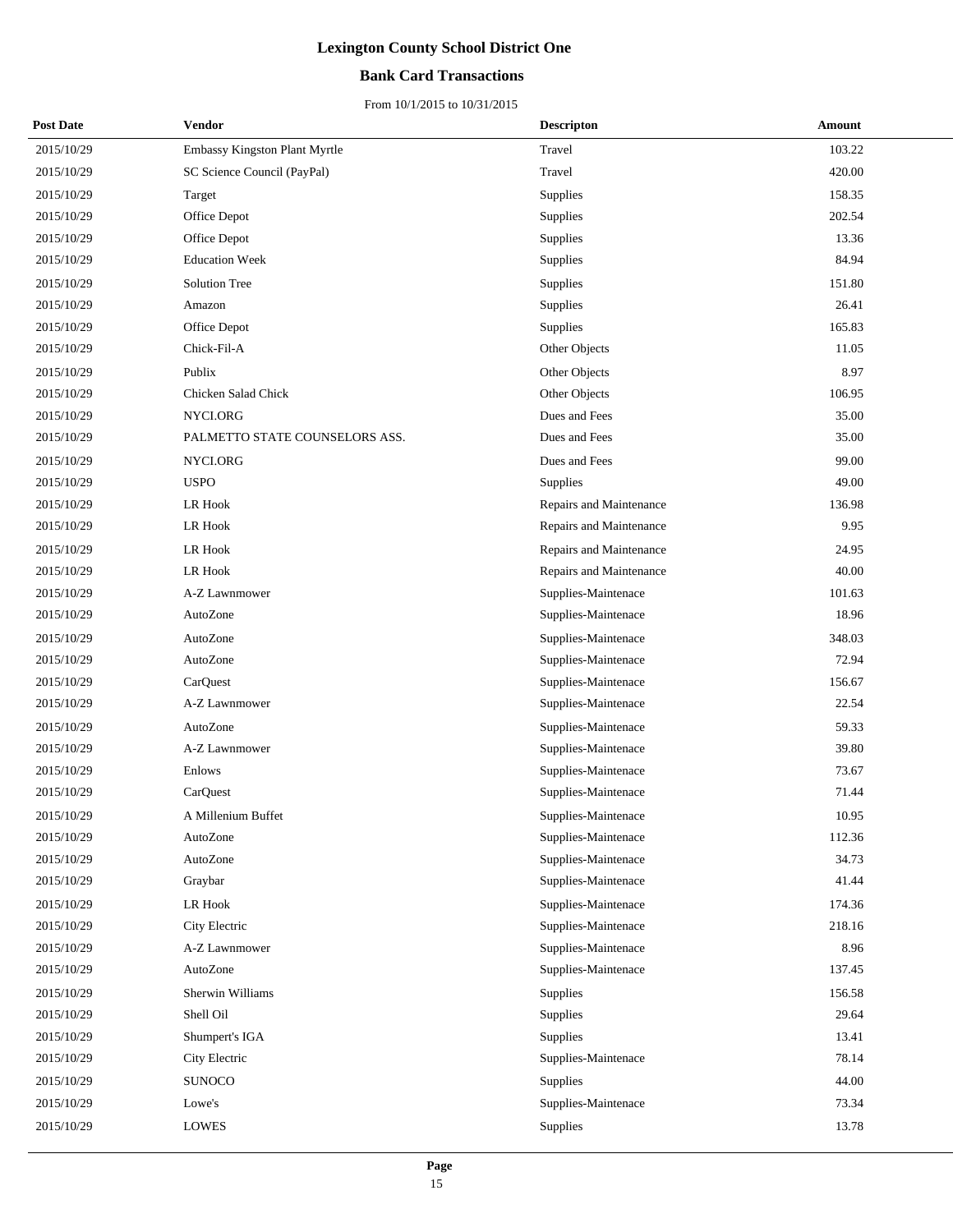### **Bank Card Transactions**

| <b>Post Date</b> | <b>Vendor</b>                | <b>Descripton</b>   | Amount   |
|------------------|------------------------------|---------------------|----------|
| 2015/10/29       | <b>EXXON MOBIL</b>           | Supplies            | 47.00    |
| 2015/10/29       | <b>A-Z LAWNMOWER</b>         | Supplies            | 26.96    |
| 2015/10/29       | <b>SPARROW &amp; KENNEDY</b> | Supplies            | 30.61    |
| 2015/10/29       | Ferguson                     | Supplies-Maintenace | 12.44    |
| 2015/10/29       | Murphy Express               | Supplies            | 29.15    |
| 2015/10/29       | Murphy Express               | Supplies            | 26.57    |
| 2015/10/29       | Lowes                        | Supplies            | 45.95    |
| 2015/10/29       | A-Z Lawnmower                | Supplies-Maintenace | 59.79    |
| 2015/10/29       | Pops #619                    | Supplies            | 39.38    |
| 2015/10/29       | Lowes                        | Supplies            | 60.31    |
| 2015/10/29       | CarQuest                     | Supplies-Maintenace | 91.34    |
| 2015/10/29       | Sparrow & Kennedy            | Supplies-Maintenace | 107.87   |
| 2015/10/29       | On The Run                   | Supplies            | 38.97    |
| 2015/10/29       | A-Z Lawnmower                | Supplies-Maintenace | 124.40   |
| 2015/10/29       | A-Z Lawnmower                | Supplies-Maintenace | 23.56    |
| 2015/10/29       | A-Z Lawnmower                | Supplies-Maintenace | 10.54    |
| 2015/10/29       | Zephyr Locks                 | Supplies            | 189.87   |
| 2015/10/29       | Walmart                      | Supplies            | 157.83   |
| 2015/10/29       | Murphy Express               | Supplies            | 23.39    |
| 2015/10/29       | <b>DRI</b> Printing Services | Supplies            | 171.02   |
| 2015/10/29       | Napa                         | Supplies-Maintenace | 72.15    |
| 2015/10/29       | A-Z Lawnmower                | Supplies-Maintenace | 41.30    |
| 2015/10/29       | City Electric                | Supplies-Maintenace | 117.49   |
| 2015/10/29       | A-Z Lawnmower                | Supplies-Maintenace | 95.93    |
| 2015/10/29       | Huber Supply                 | Supplies-Maintenace | 66.64    |
| 2015/10/29       | Lowe's                       | Supplies-Maintenace | 75.63    |
| 2015/10/29       | Palmetto Winnelson           | Supplies-Maintenace | 42.59    |
| 2015/10/29       | Sparrow & Kennedy            | Supplies-Maintenace | 55.30    |
| 2015/10/29       | A-Z Lawnmower                | Supplies-Maintenace | 62.69    |
| 2015/10/29       | A-Z Lawnmower                | Supplies-Maintenace | 132.65   |
| 2015/10/29       | Sparrow & Kennedy            | Supplies-Maintenace | 52.12    |
| 2015/10/29       | Home Depot                   | Supplies-Maintenace | 53.47    |
| 2015/10/29       | Amazon.com                   | Supplies            | 772.49   |
| 2015/10/29       | Smoak House                  | Supplies            | 75.44    |
| 2015/10/29       | Walmart                      | Supplies            | 74.46    |
| 2015/10/29       | Publix                       | Other Objects       | 77.32    |
| 2015/10/29       | Publix                       | Other Objects       | 80.99    |
| 2015/10/29       | Office Depot                 | Supplies            | 170.89   |
| 2015/10/29       | Amazon                       | Supplies            | 50.05    |
| 2015/10/29       | HomeDepot.Com                | Supplies            | 2,167.79 |
| 2015/10/29       | $\operatorname{ACTE}$        | Travel              | 445.00   |
| 2015/10/29       | $\operatorname{ACTE}$        | Travel              | 445.00   |
| 2015/10/29       | Amazon.com                   | Pupil Activity      | 59.70    |
| 2015/10/29       | Amazon                       | Pupil Activity      | 99.05    |
| 2015/10/29       | Amazon                       | Pupil Activity      | 36.86    |
|                  |                              |                     |          |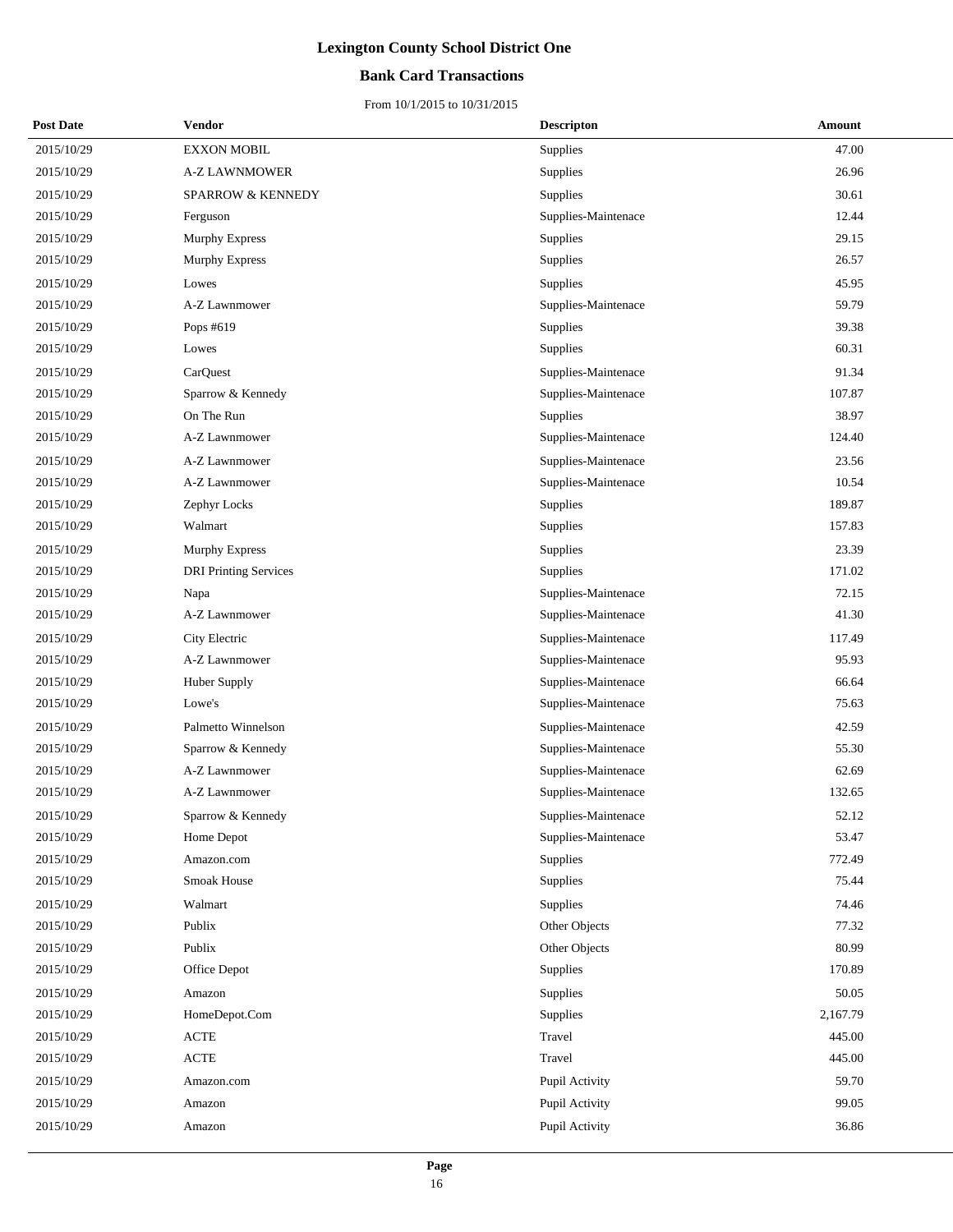### **Bank Card Transactions**

| <b>Post Date</b> | <b>Vendor</b>                  | <b>Descripton</b>          | Amount |
|------------------|--------------------------------|----------------------------|--------|
| 2015/10/29       | Amazon                         | Pupil Activity             | 15.67  |
| 2015/10/29       | TRACTOR SUPPLY                 | Pupil Activity             | 96.62  |
| 2015/10/29       | <b>BILO</b>                    | Pupil Activity             | 53.72  |
| 2015/10/29       | <b>WALMART</b>                 | Pupil Activity             | 55.30  |
| 2015/10/29       | <b>LOWES</b>                   | Pupil Activity             | 542.77 |
| 2015/10/29       | TRACTOR SUPPLY                 | Pupil Activity             | 80.66  |
| 2015/10/29       | Pearson                        | Pupil Activity             | 97.74  |
| 2015/10/29       | Walmart                        | Pupil Activity             | 51.83  |
| 2015/10/29       | Teachers Pay Teachers          | Pupil Activity             | 7.75   |
| 2015/10/29       | <b>US School Supply</b>        | Pupil Activity             | 172.75 |
| 2015/10/29       | Scholastic Books               | Pupil Activity             | 395.48 |
| 2015/10/29       | Hobby Lobby                    | Pupil Activity             | 44.28  |
| 2015/10/29       | Sonic                          | Pupil Activity             | 209.72 |
| 2015/10/29       | Monoprice                      | Supplies                   | 183.81 |
| 2015/10/29       | REI - Greenwood Heinemann      | Supplies                   | 79.19  |
| 2015/10/30       | <b>Supplies Outlet</b>         | Supplies                   | 189.98 |
| 2015/10/30       | <b>Educational Wonderland</b>  | Supplies                   | 125.13 |
| 2015/10/30       | Really Good Stuff              | Supplies                   | 214.54 |
| 2015/10/30       | Osmo                           | Supplies                   | 79.99  |
| 2015/10/30       | Courtyard by Marriott, Greenvi | Travel                     | 93.06  |
| 2015/10/30       | <b>United Airlines</b>         | Travel                     | 191.60 |
| 2015/10/30       | <b>United Airlines</b>         | Travel                     | 886.40 |
| 2015/10/30       | Custom Creative Plastics, Inc. | Supplies                   | 189.97 |
| 2015/10/30       | Office Depot                   | Supplies                   | 19.25  |
| 2015/10/30       | Lowe's                         | Supplies                   | 157.89 |
| 2015/10/30       | <b>UPS</b> Store               | Supplies                   | 40.43  |
| 2015/10/30       | Target                         | Supplies                   | 81.90  |
| 2015/10/30       | Dick's Sporting Goods          | Supplies                   | 24.60  |
| 2015/10/30       | <b>USPS</b>                    | Supplies                   | 300.74 |
| 2015/10/30       | <b>Staples</b>                 | Supplies                   | 43.86  |
| 2015/10/30       | Walgreens                      | Supplies                   | 249.31 |
| 2015/10/30       | Amazon.com                     | Supplies                   | 31.78  |
| 2015/10/30       | Wal-Mart                       | <b>Technology Supplies</b> | 6.14   |
| 2015/10/30       | Digital Office                 | Supplies                   | 351.50 |
| 2015/10/30       | Amazon                         | Supplies                   | 60.96  |
| 2015/10/30       | Office Depot                   | Supplies                   | 98.08  |
| 2015/10/30       | Lorick Office Products         | Supplies                   | 181.90 |
| 2015/10/30       | Amazon                         | Supplies                   | 29.76  |
| 2015/10/30       | Lone Star Percussion           | Supplies                   | 288.29 |
| 2015/10/30       | <b>Musician Supply</b>         | Supplies                   | 416.86 |
| 2015/10/30       | Amazon                         | Supplies                   | 19.77  |
| 2015/10/30       | Amazon                         | Supplies                   | 22.44  |
| 2015/10/30       | The Teacher Store              | Supplies                   | 453.69 |
| 2015/10/30       | <b>AED</b> Superstore          | Supplies                   | 213.00 |
| 2015/10/30       | Knox Labs                      | Supplies                   | 71.85  |
|                  |                                |                            |        |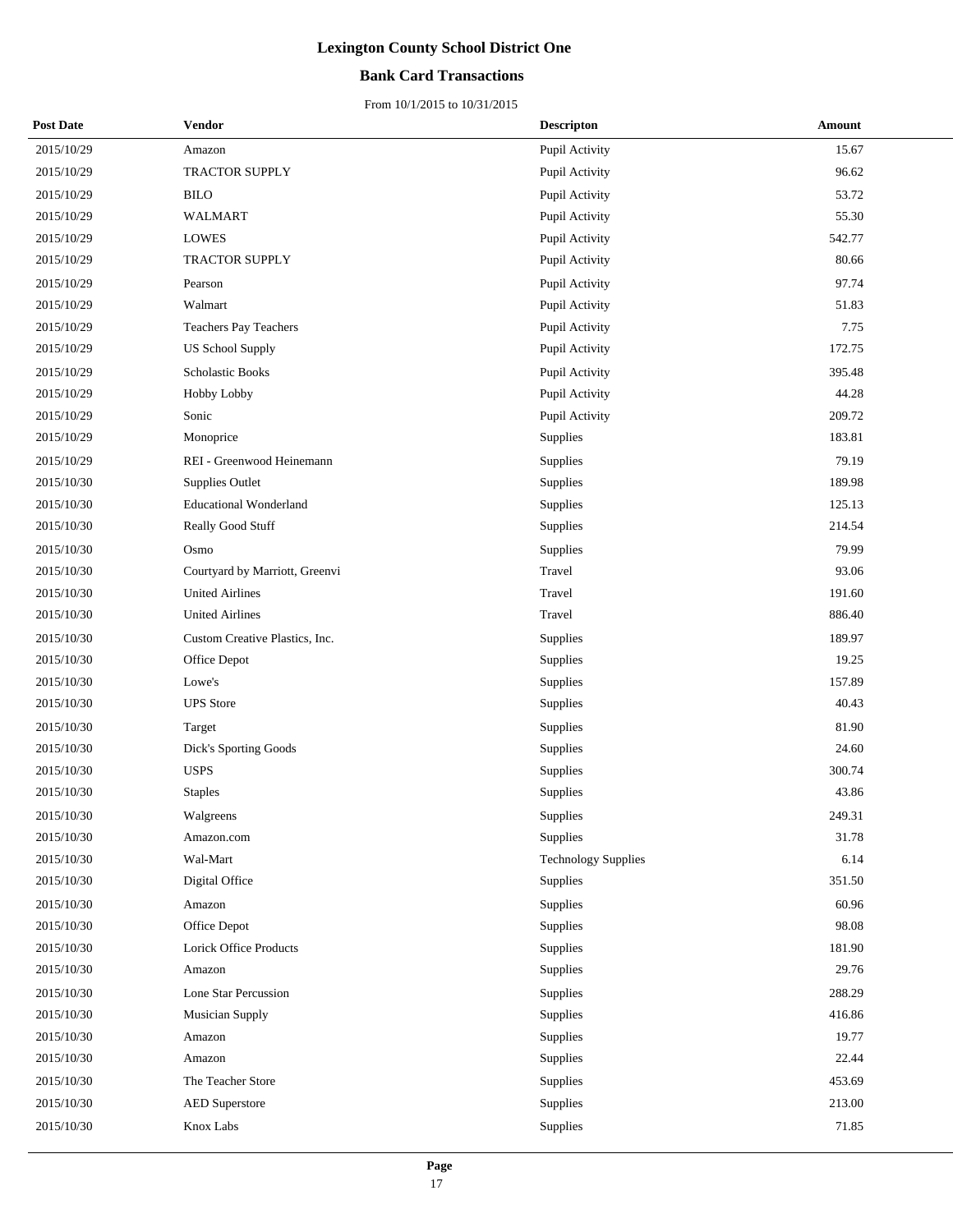### **Bank Card Transactions**

| <b>Post Date</b> | Vendor                | <b>Descripton</b>         | Amount |
|------------------|-----------------------|---------------------------|--------|
| 2015/10/30       | Amazon                | Supplies                  | 339.80 |
| 2015/10/30       | Lowe's                | Supplies-Maintenace       | 20.03  |
| 2015/10/30       | Lowe's                | Supplies-Maintenace       | 20.03  |
| 2015/10/30       | Lowe's                | <b>Supplies</b>           | 12.13  |
| 2015/10/30       | Smith & Jones         | Supplies                  | 43.87  |
| 2015/10/30       | Lowe's                | Supplies                  | 198.51 |
| 2015/10/30       | <b>Corner Pantry</b>  | Supplies                  | 89.97  |
| 2015/10/30       | <b>Tractor Supply</b> | Supplies                  | 38.50  |
| 2015/10/30       | Lowe's                | Supplies-Maintenace       | 21.45  |
| 2015/10/30       | Lowe's                | Supplies-Maintenace       | 66.46  |
| 2015/10/30       | <b>Murphy Express</b> | Supplies                  | 23.49  |
| 2015/10/30       | Lowe's                | Supplies                  | 25.57  |
| 2015/10/30       | Lowe's                | Supplies                  | 131.44 |
| 2015/10/30       | Murphy Express        | Supplies                  | 18.19  |
| 2015/10/30       | Lowe's                | Supplies                  | 15.56  |
| 2015/10/30       | Lowes                 | Supplies                  | 160.48 |
| 2015/10/30       | Loves                 | Supplies                  | 40.00  |
| 2015/10/30       | Lowes                 | Supplies                  | 74.89  |
| 2015/10/30       | School Fix            | Supplies                  | 42.95  |
| 2015/10/30       | Home Depot            | Supplies                  | 48.45  |
| 2015/10/30       | <b>SLED</b>           | Other Prof & Tech Service | 24.00  |
| 2015/10/30       | Sunoco                | Supplies                  | 32.00  |
| 2015/10/30       | Enlows                | Supplies                  | 119.80 |
| 2015/10/30       | Derricks              | Supplies                  | 27.00  |
| 2015/10/30       | Office Depot          | Supplies                  | 170.63 |
| 2015/10/30       | Interstate            | Supplies                  | 4.63   |
| 2015/10/30       | Office Depot          | Supplies                  | 174.40 |
| 2015/10/30       | Enlows                | <b>Supplies</b>           | 38.63  |
| 2015/10/30       | Sunoco                | Supplies                  | 48.00  |
| 2015/10/30       | WalMart               | Supplies                  | 101.33 |
| 2015/10/30       | Enlows                | Supplies                  | 57.51  |
| 2015/10/30       | Enlows                | Supplies                  | 7.22   |
| 2015/10/30       | LR Hook               | Supplies                  | 342.29 |
| 2015/10/30       | Loves                 | Supplies                  | 14.00  |
| 2015/10/30       | <b>CARQUEST</b>       | Supplies                  | 87.06  |
| 2015/10/30       | Enlows                | Supplies                  | 116.35 |
| 2015/10/30       | Interstate            | Supplies                  | 10.25  |
| 2015/10/30       | Enlows                | Supplies                  | 21.91  |
| 2015/10/30       | Sunoco                | Supplies                  | 50.75  |
| 2015/10/30       | Interstate            | Supplies                  | 137.52 |
| 2015/10/30       | 4 Imprint             | Pupil Activity            | 453.65 |
| 2015/10/30       | Amazon                | Pupil Activity            | 96.05  |
| 2015/10/30       | Amazon                | Pupil Activity            | 238.28 |
| 2015/10/30       | Amazon                | Pupil Activity            | 15.48  |
| 2015/10/30       | Fun Shop              | Pupil Activity            | 256.98 |
|                  |                       |                           |        |